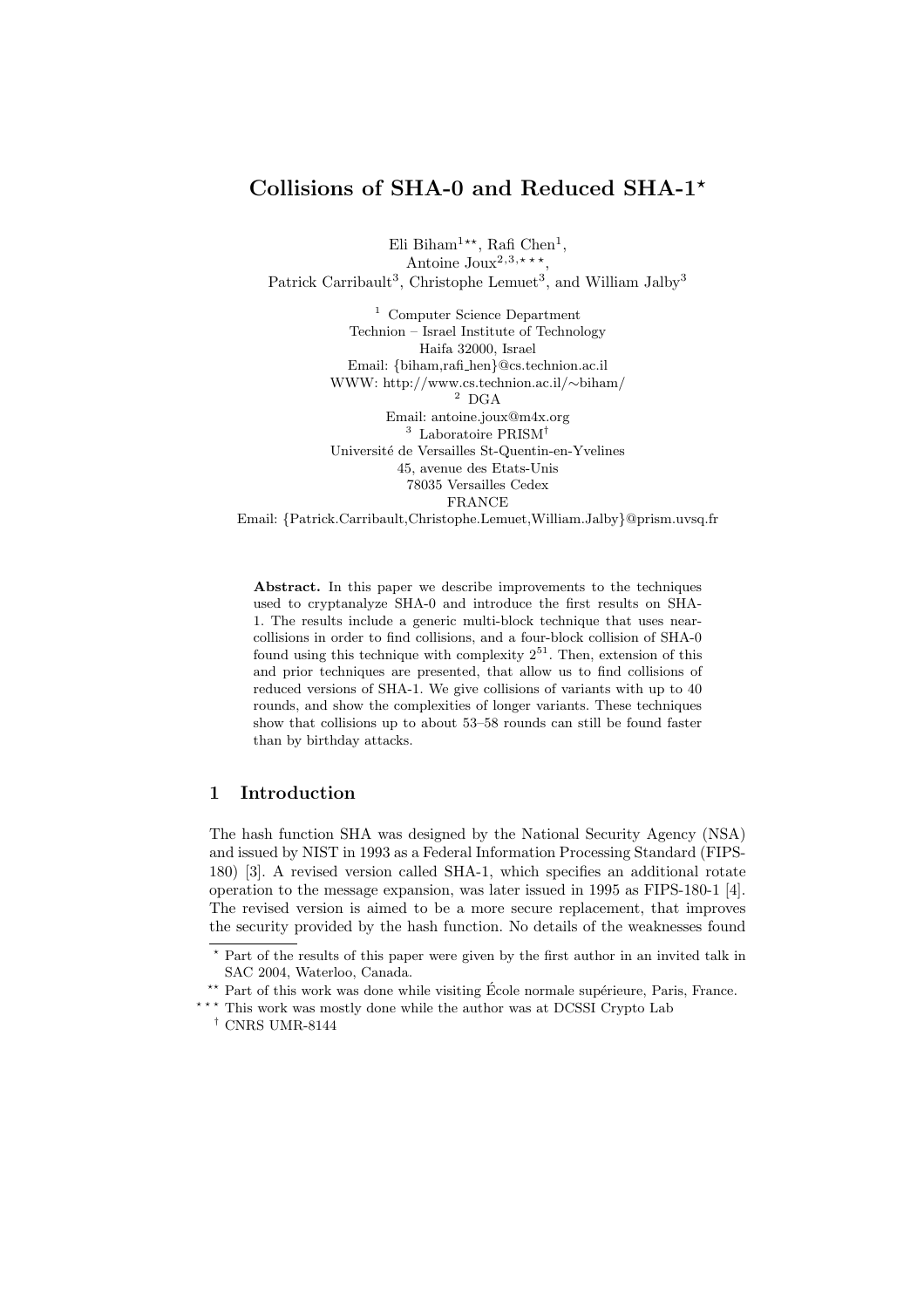in SHA-0 were provided. In order to refer more clearly to the first version, we denote it as SHA-0, which is a widely used but non standardized name.

SHA-0 and SHA-1 are based on the principles of MD4 [5] and MD5 [6]. They take messages of any length (up to  $2^{64}$  bits) and compute 160-bit hash values.

At CRYPTO'98 Chabaud and Joux [2] proposed a theoretical attack on the full SHA-0 with a complexity of  $2^{61}$ . It is a differential attack that uses a weakness of the expansion algorithm of SHA-0. Their attack is faster than the generic birthday paradox attack and partially explain the withdrawal of SHA-0 by NSA. It is interesting to note that they count the complexity in term of the number of message pairs to be tried and not in term of the number of SHA-0 calls. At first, it may seem to be an artificial way to reduce the claimed complexity by 2. However, due to the use of an early abort strategy in the implementation, the effective complexity in term of SHA-0 calls is roughly 1/4 of the announced value. For the sake of clarity, we continue this tradition and announce all the complexity results by giving the average number of necessary message pairs.

In [1] Biham and Chen discussed near-collisions of SHA-0. By using some of the ideas that originally appeared in [2], they showed that in SHA-0 nearcollisions are easier to find than full collisions, and proposed an efficient searching algorithm that eliminates the probabilistic behavior of more than 20 rounds of the algorithm, using the notion of neutral bits. When applied to the attack of Chabaud and Joux, this improves the complexity by an approximate factor of 32.

In our current research we improve over the results of [1] in several directions: we first present a tool that uses near-collisions in order to find collisions using a multi-block technique. This tool can be used to attack variants that cannot be attacked by the original technique, as well as to reduce complexities of attacking other variants. With some additional refinements, it also improves the attack on full SHA-0, reducing the complexity down to  $2^{51}$ . Then we present our attacks on reduced-round SHA-1, which can find collisions of up to 53–58 rounds faster than the birthday attack, and show new techniques to attack SHA-1.

In parallel to this paper, Rijmen and Oswald also recently studies reduced versions of SHA-1 [9].

This paper is organized as follows: In Section 2 we describe how near-collisions can be used to find collisions by a multi-block technique. In section 3, we show how the multi-block technique can be refined in order to work on the full SHA-0, this leads to a full collision on SHA-0 using messages of four blocks. In Section 4 we describe how the attack on SHA-0 is expanded to attack SHA-1. This section presents various attacks on reduced versions of SHA-1, where each attack emphasizes different aspects and techniques. A 34-round SHA-1 collision that can be found with relatively low complexity is introduced. With this reduced version we show how collisions can be found with messages that have only ASCII letters and even messages with some meaningful words. We continue with a collision of 36-round SHA-1 that uses a message of two blocks, where the first block changes the initial value to a value that is convenient for the attack, and the collision is found in the second block. This attack also shows some differences between the attack of SHA-0 and SHA-1, where the non-linearity of SHA is used in the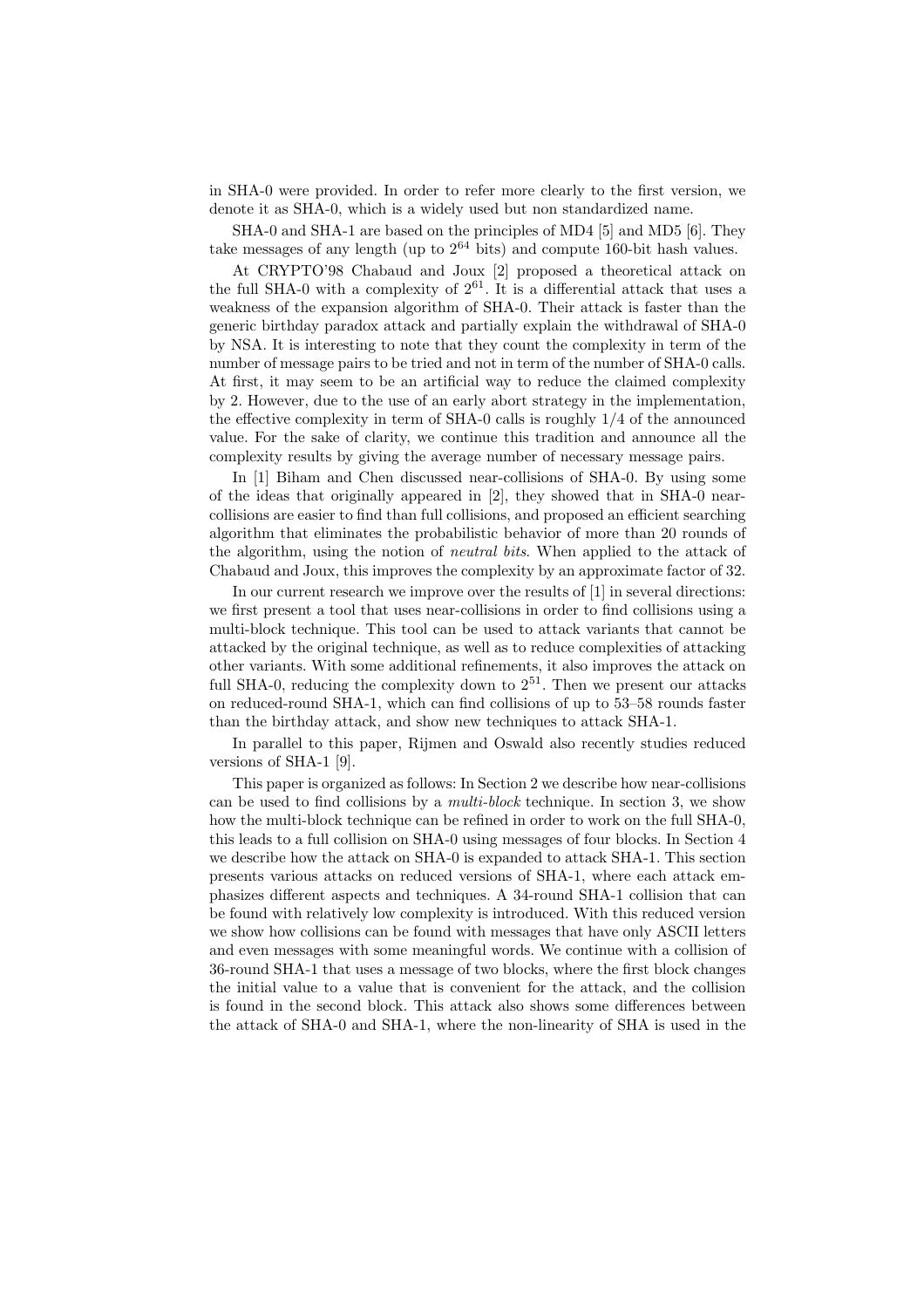attack. We then discuss how to bypass the consecutive disturbances problem in the IF rounds. The last attack in this section is a two-block collision of 40-round SHA-1 that uses the same characteristic in both blocks. All the collisions of reduced SHA-1 that we present were found within a few seconds of computation on a PC. Section 5 analyzes the complexity of attacking various reduced versions of SHA-1 with more rounds, and shows that SHA-1 up to 53–58 rounds can be attacked faster than the birthday attack. The assessments are based on the best characteristics we could find for each reduced version. Section 6 summarizes the paper.

Due to lack of space, we removed the descriptions of SHA-0 [3] and SHA-1 [4], and the description of prior techniques related to this paper, e.g., the original technique for analysis of SHA-0 [2], the improved technique and neutral bits [1]. For descriptions of SHA and these techniques, see the respective references. We also shortened the descriptions of some results and removed some detailed explanations about the attack complexity. The full details will appear in the full version of the paper.

Note This paper is the result of the merge of two papers by non-intersecting groups of authors. The first group consists of the Technion authors, and the other consists of the DGA and PRISM authors. The multi-block technique as a generic tool including the 50-rounds SHA-0 application and the results on SHA-1 are due to the first group. Motivated by their work, the first author within the second group restarted searching on old, non-working results about iterated collisions in SHA-0. It resulted in an improved multi-block cryptanalysis for full SHA-0, which was then ported and optimized for the supercomputer by the other authors within the group.

### 2 The Multi-Block Tool

SHA uses an iterative process in which each block  $M_i$  along with an intermediate value  $h_{i-1}$  is subjected to a compression function, whose output is the value of the next intermediate value  $h_j$ . Previous works on hash functions, and in particular on SHA, use only one block for the attack. Those attacks start with the initial value  $h_0$  and construct a pair of messages  $M_1$  and  $M_1^*$  that output the same  $h_1$  to find a collision, or  $h_1, h_1^*$  with a small difference  $h'_1$  for near-collisions.

The tool we present in this section uses the iterative process of SHA to find collisions. The idea of this technique is to start with a pair of blocks  $M_1$  and  $M_1^*$  that create a near-collision  $h'_1$ , and continue with a construction of a second block. In the first block we base the message on a characteristic that has a zero input difference  $h'_0$ , and a non-zero output difference  $h'_1$ , with some message difference  $M'_1$ . In the second block we use a characteristic with a non-zero input difference  $h'_1$ , and a zero output difference  $h'_2$ .

The attack proceeds as follows: Given messages  $M_1, M_1^*$  that conform to the first characteristic, we receive the pair of intermediate hash values  $h_1$  and  $h_1^*$ . Using these values, we search for a second block  $M_2, M_2^*$  whose input values are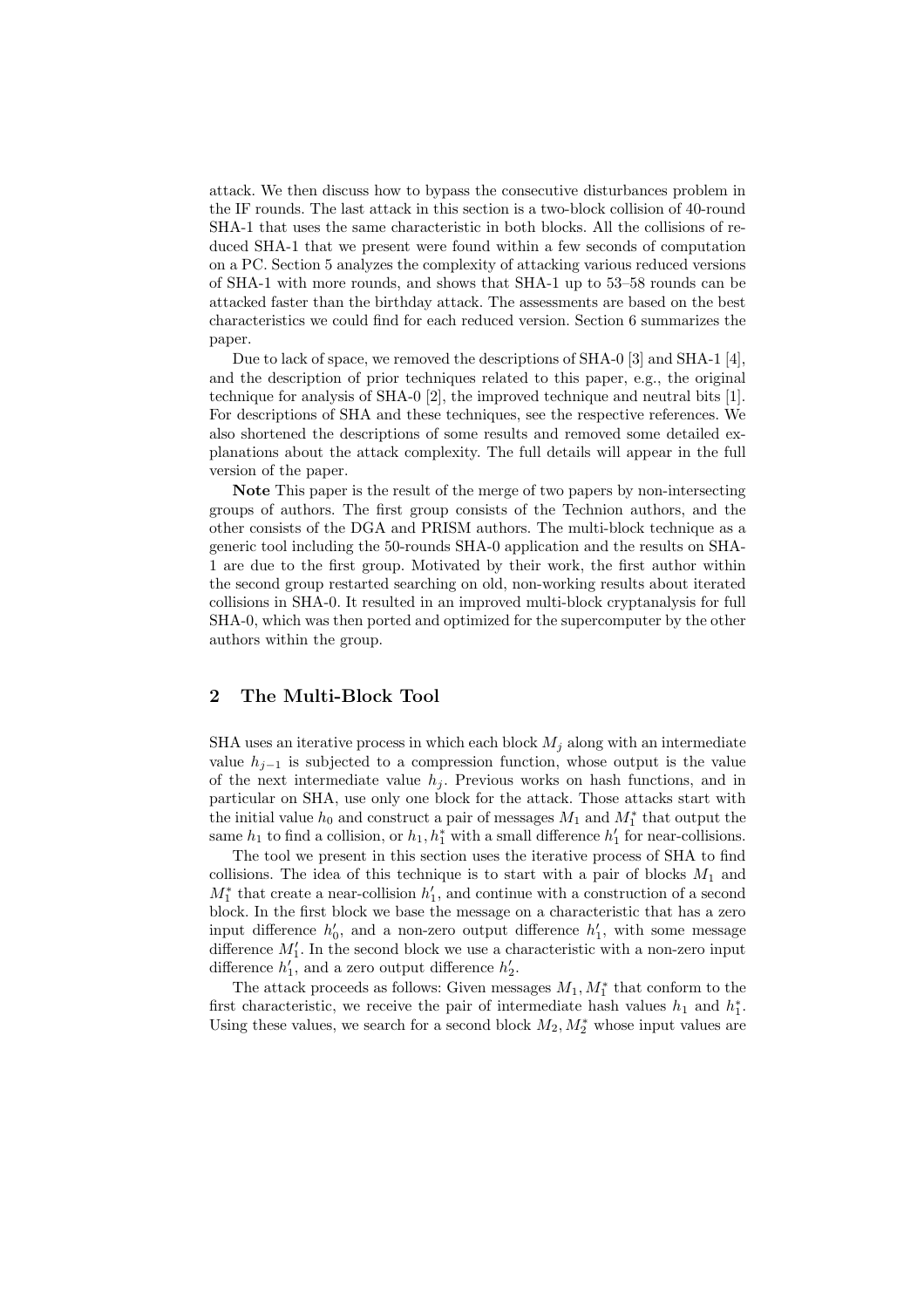

Fig. 1. Using Intermediate Near-Collisions to Find Collisions with Two Blocks

 $h_1, h_1^*$ , and which conforms to the second characteristic. Such a pair will then have  $h'_2 = 0$ , which means a collision after the second block.

As a result we succeed in finding a near-collision in the first block, and then finding a second block, constructed in a similar way, but in which each message starts with a different input value (rather than same value as is usually done in hash functions) in order to find a collision. An illustration of a two-block attack is given in Figure 1.

The multi-block tool is particularly useful when there is no characteristic that predicts a full collision in one block, and to reduce the complexity of an attack when a single-block collision is more complex.

It should be noted that Wang [7, 8] independently used two message blocks to find the collision of MD5, using a first block that creates a near-collision, and a second block that restarts from this near-collision and ends with a collision.

Applications In order to illustrate the multi-block technique, we can apply to SHA-0 reduced to 50-rounds. This example is interesting, since this reduced version does not have any characteristic (i.e., any disturbance vector) that predicts a collision with a single block. However, it is very easy to find near-collisions with complexity of about  $2^{17}$ . Using the multi-block technique, we can restart from this near-collision in order to find a longer message pair that collides after the second block. The total complexity remains about  $2^{17}$ .

Collisions with More than Two Blocks This technique can be generalized to several blocks. In the case of two blocks the first block of the messages  $M, M^*$  is constructed by using a characteristic that has a zero input difference  $h'_0$  and, a non-zero output difference  $h'_1$ . In the second block we use a characteristic whose input difference is  $h'_1$ , and which has a non-zero output difference  $h'_2$ . In the case of two blocks  $h'_2 = 0$ , which means a collision. However, in case  $h'_2 \neq 0$ , it is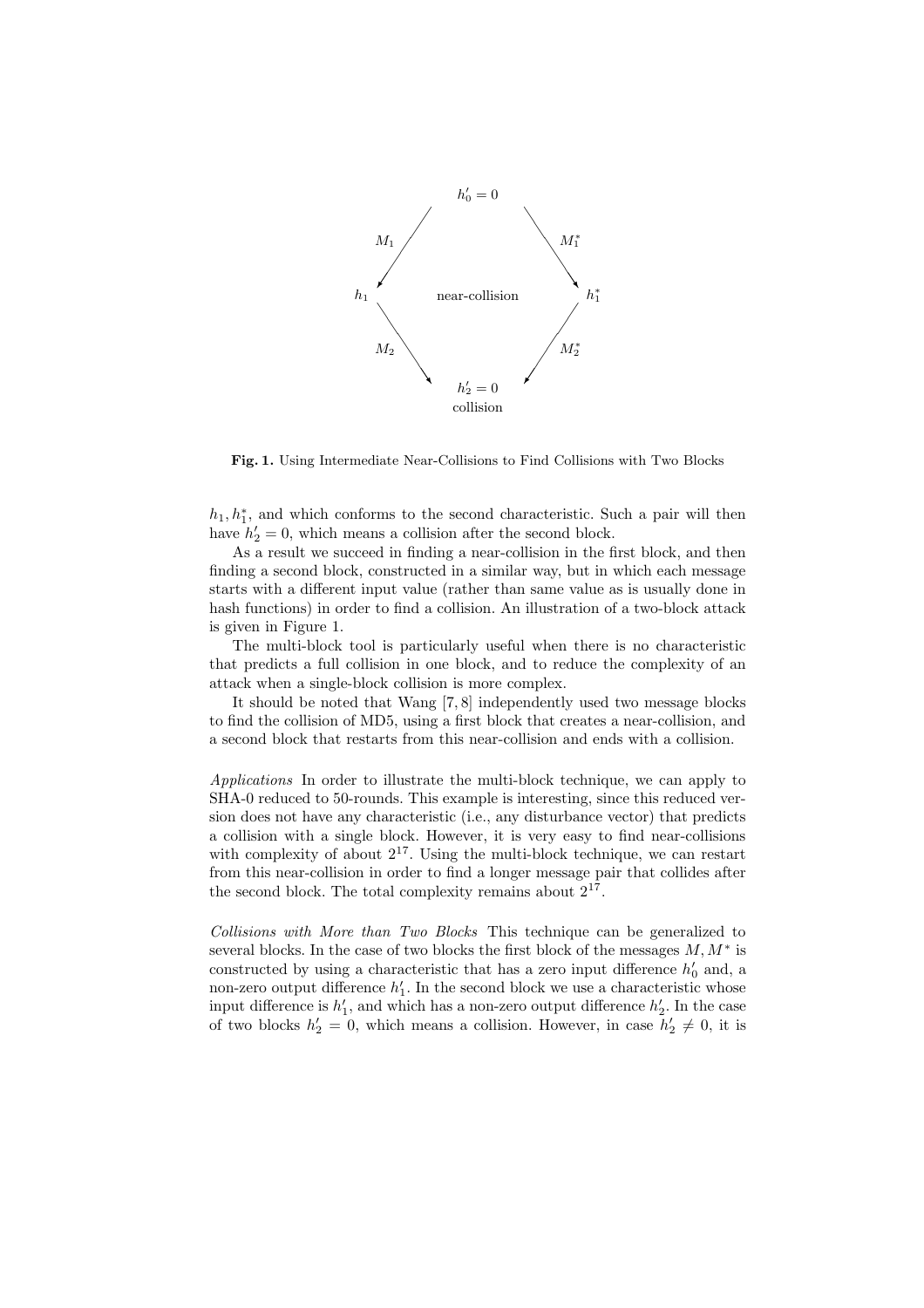

Fig. 2. The Multi-Block Technique—Using Intermediate Near-Collisions to Find Collisions

possible to use  $h'_2$  as the input difference of a third block which leads to a collision (see Figure 2). Alternatively the third block can lead to another near-collision that may later be converted to a collision of the fourth block. In general the technique can find k-block collisions, where the first block starts with  $h'_0 = 0$ , with  $k-1$  intermediate near-collisions  $h'_i \neq 0$   $(i = 1, ..., k-1)$ , which lead to a collision with  $h'_k = 0$  after k blocks. The complexity of finding the k-block collision is the sum of the complexities of finding the  $k-1$  near-collisions and the final collision. More information on usage of multi-block collisions will appear in the full paper.

## 3 A Multi-Block Collision of SHA-0

Since the multi-block technique described above is very promising, it is extremely tempting to apply it to the full 80 rounds SHA-0. Unfortunately, contrarily to what happens with the 50-rounds version, there is no attack of this type which behaves better than the single block attack proposed by Chabaud and Joux. All the other paths that use near collisions happen to be dead-ends.

In order to remove this obstruction, another key idea is necessary. We should note that in the early rounds of SHA-0, an IF function is used. This means, that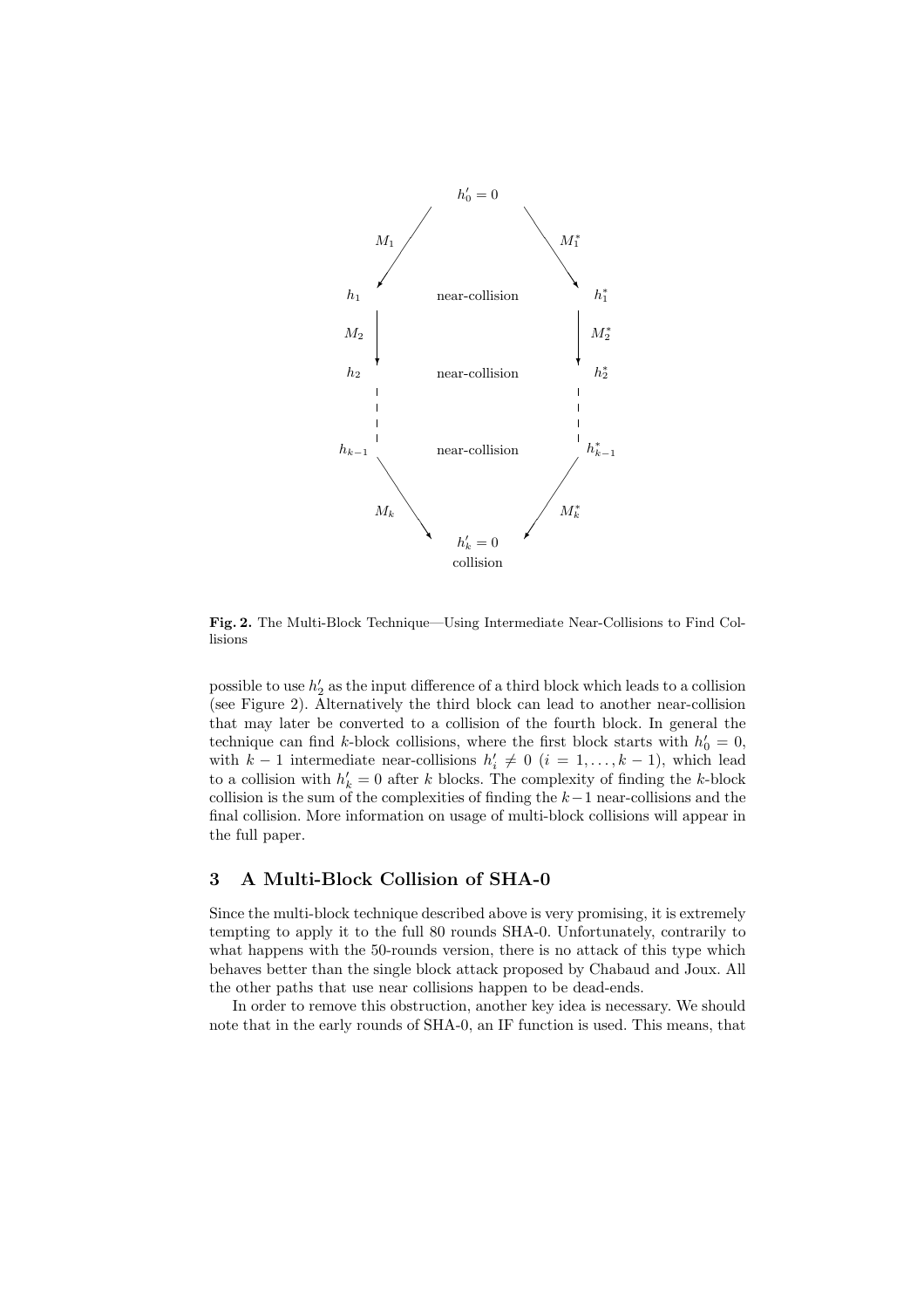during the early rounds, SHA-0 may in some case behave differently than the linearized model of [2]. This misbehavior might allow us to connect differentials which do not belong together in the linearized model of SHA-0. In order to make this idea precise, we first introduce some notations to describe the differences before and after each block. First, remark that in each register  $A$  to  $E$ , after a successful application of a one block differential, a difference may occur at a single, fixed, position. In  $A$  and  $B$  a difference may occur at bit 1, in  $C, D$ and  $E$  at bit 31. As a consequence, to describe an initial or final difference, a 5-bit number suffices. We assign the high order bit to A and the low order bit to  $E$ . Thus, a state with a single difference  $D$  will be referred to as state 2. The second step is to compare the expected behavior of a reference state in the linearized model with the possible behaviors of a given state when the IF function is used, i.e., in real-life SHA-0. This is done by examining how the initial difference propagates in the five first rounds.<sup>4</sup> To start with a simple example, assume that reference state 2 is considered in the linearized model. In that case, we have a single initial difference on bit 31 of  $D$ . Due to the XOR function, this difference propagates in the update formula for the next value of A. Thanks to the disturbance vector, it will be adequately corrected, however, this is not relevant for this part of the discussion, we just need to know that it propagates in the formula. Then, the registers are shifted and the initial difference moves to E. In the next update formula, it will also propagate, again on bit 31. After that round, the initial difference has vanished and no longer propagates. Now, consider that state 3 enters the real SHA-0. Then, in the first formula, both D and E have a difference on bit 31, however, depending on the result of the IF function the difference on  $D$  may either propagate or not. More precisely, if bit 31 of register  $B$  (which is the same in both messages) is a 1, the difference on  $D$ does not propagate. On the other hand, the difference on  $E$  always propagates. The gross result is that a single difference propagates on bit 31, thus at this point state 3 behaves as reference state 2 in the linearized model. After the registers shift, a difference remains on  $E$  and it propagates in the second update formula. As a consequence, we see that real state 3 may behave as reference state 2. Thus, we may start a differential attack from state 3 by using a disturbance vector that "expects" state 2. Moreover, state 3 may also behave like reference state 3. This implies, that it is possible to connect together much more differentials than initially expected. Thus, the graph of possible paths is considerably richer than first predicted and we expect to find a better attack.

With this translation table in mind, we now try to assemble several differentials with different disturbance vectors into a global attack. For any disturbance vector, we add five extra bits, the "negative" bits which indicate the starting reference state. Similarly, the value of the last five bits indicate the expected

<sup>4</sup> We further remark that this representation can be extended to a general kind of characteristics describing the evolution of differences in registers  $A, \ldots, E$ , and in the expanded message, in a similar way to the characteristics used in related-key differential cryptanalysis. In such a case, the intermediate differences can be very different than predicted by the model of [2], while still leading to collisions.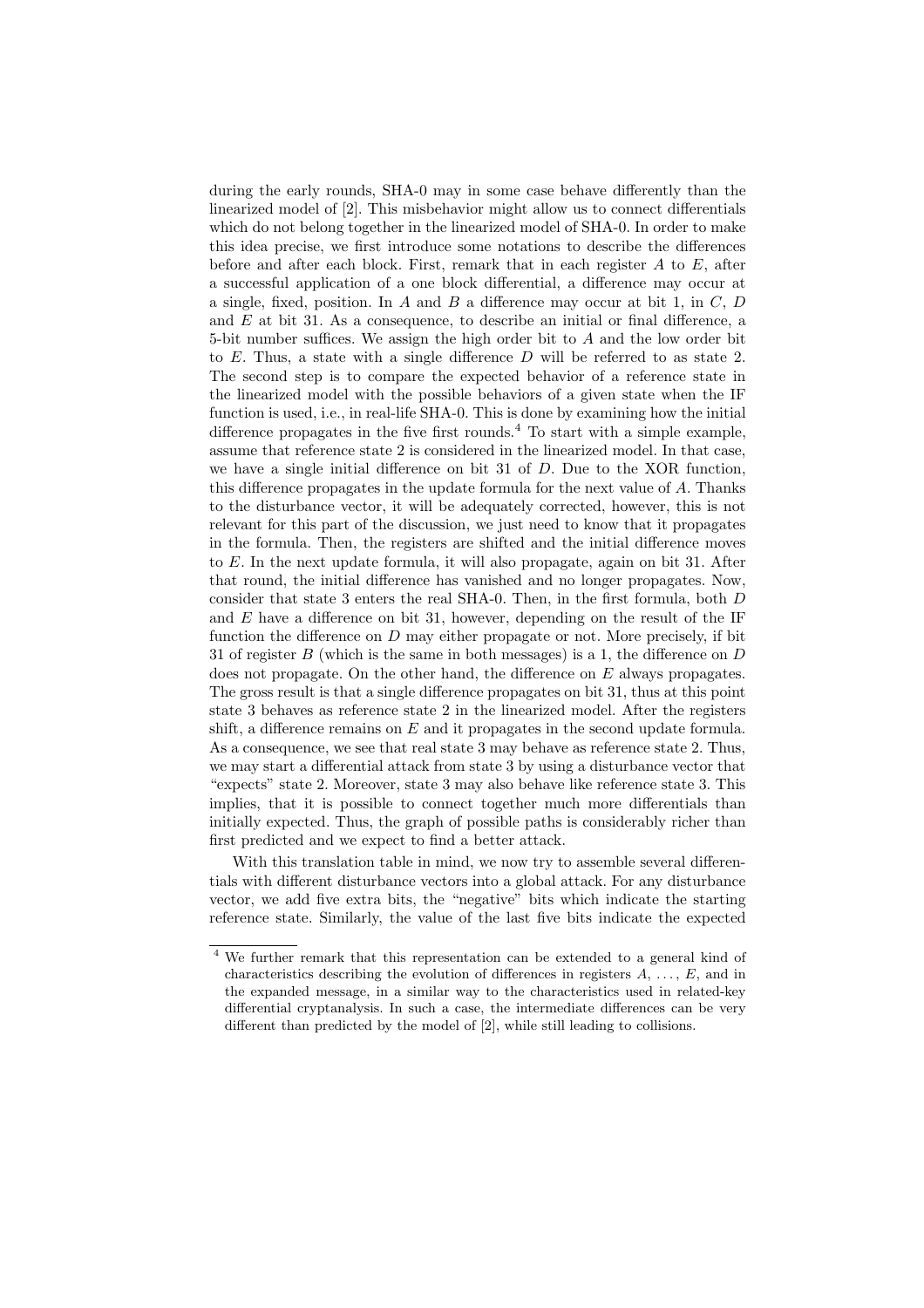state after the block cipher part of the compression function. To incorporate such a disturbance vector into the global attack, we proceed as follows: Assume that the current state is a and that we are given a disturbance vector  $a' \rightarrow b$ , i.e., a disturbance that goes from reference state  $a'$  to expected state b, then if  $a$ is compatible with  $a'$ , we have a differential that goes from state  $a$  to next state  $a \oplus b$  after the final addition. Thus, we can build a transition graph, where each possible state is a node, and each differential, with good enough probability, is an edge. In this graph, we now search for a path from state 0 to itself, with low expected complexity. The best path we could find has length 4, it starts from state 0, goes to 3, 25, 8 and finally comes back to zero. It is build on the following disturbance vectors:

| Ref(DV)       | DV                                                                                                | Actual Compatible |
|---------------|---------------------------------------------------------------------------------------------------|-------------------|
| <b>States</b> |                                                                                                   | States With       |
|               | $0 \rightarrow 3$ 00000 00010000101001000111 10010110000011100000 $0 \rightarrow 3$ 2 3           |                   |
|               | 00000011000000110110 00000110001011011000                                                         |                   |
|               | $2 \rightarrow 26$ 01000 10000000010000101001 00011110010110000011 $3 \rightarrow 25$ 17 18 28 31 |                   |
|               | 10000000000011000000 11011000000110001011                                                         |                   |
|               | $17 \rightarrow 17$ 10001 00100101000100101111 11000010000100001100 25 $\rightarrow$ 8 8 11 13 14 |                   |
|               | 00101100100000000001 11010011101000010001                                                         |                   |
|               | $11 \rightarrow 8$ 11010 00100000000100001010 01000111100101100000 $8 \rightarrow 0$ collision    |                   |
|               | 11100000000000110000 00110110000001100010                                                         |                   |

One can easily check that this sequence of block differences can possibly lead to a full collision. Initially, the difference between the two messages of a pair corresponds to state 0. After the first block, we intend to reach state 3. Of course, for this block the final additions add equal values on each branch, thus the difference is expected to remain at state 3. Since state 3 is compatible with reference state 2, we restart from there and go to state 26. For this second block, the additions change state 26 into state 25. Again, the compatibility of 25 with reference state 17 allows us to restart with the third block difference. The expected state is 17 before the final additions and 8 after them. Thanks to the compatibility of 8 with 11, we use the fourth difference and expect a state of 8 before the additions. Since the two states 8 correspond to differences on the same bits, we expect that they cancel each other. Thus, we finally reach a full collision. Evaluating the exact complexity of this attack requires a detailed analysis that, for lack of space, is not given here. The total cost is  $2^{51}$  message pairs, as confirmed by our implementation.

#### 3.1 Implementation and Optimization

The theoretical complexity of our collision search algorithm is  $2^{51}$ . This complexity is expressed in term of the number of pairs of messages to test. As is the case with the original attack of Chabaud and Joux, this roughly corresponds to the cost of 2 <sup>49</sup> evaluations of the SHA-0 compression function.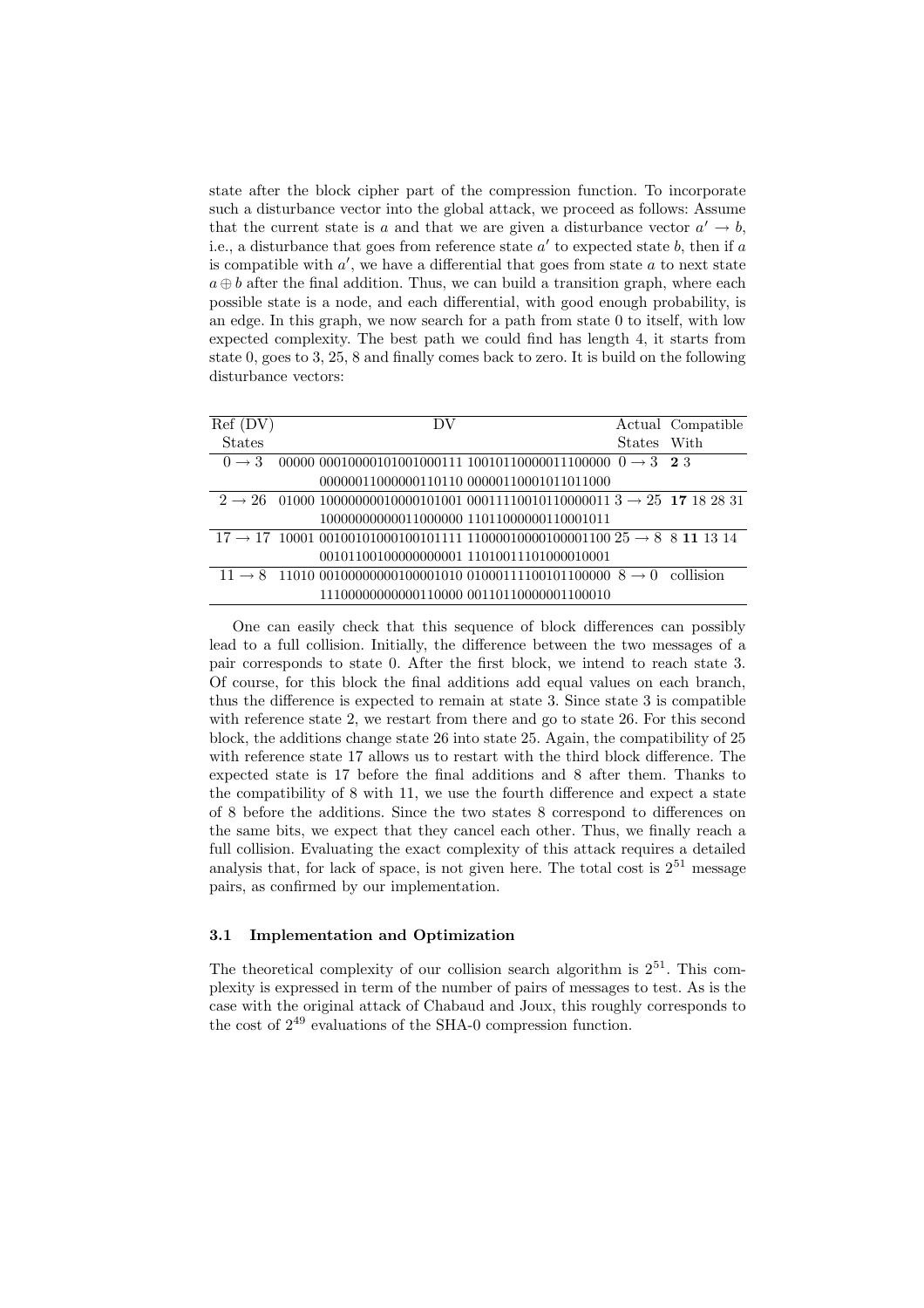In order to demonstrate feasibility of this collision search, we implemented this algorithm on an Intel Itanium 2 processor. This processor allows a wide degree of instruction level parallelism (ILP). More precisely, it is able to execute up to six instructions per cycle, and a wide variety of combinations is possible (e.g., 6 arithmetical operations, or 4 memory operations and 2 floating point multiply add, or 3 logical operations and 3 branches, etc.). Furthermore, this wide ILP capability is enhanced by a large register file and many duplicated functional units. The processor also offers several mechanisms to implement control/branch structures with speculative execution, predication, and multi-way branches (up to three branches per cycle). Due to the complex nature of the processor, the performance of programs running on it heavily relies on the capability of the compiler to produce efficient code. Our algorithm was compiled by the Intel compiler (ICC) whose performance in this respect is usually above average.

To optimize our code, a profiling step was performed to detect the most timeconsuming code sections. This study revealed that the main function, which enumerates pairs of messages derived from a reference pair and its' neutral set represented a large majority of the execution time. Focusing on this part, we checked the behavior of the code at the hardware level during execution through the use of hardware counters.

We, thus, determined that the main performance limiting factors were:

- $-$  Limited amount of parallelism: All rounds of SHA-0 contain chains of bitwise operations  $(+, ROL<sub>x</sub>, ...)$  depending on each other, which limited the effect of the internal parallelism.
- Complex control flow: Due to the probabilistic nature of the collision search, the control flow is quite complex and statistically (at compile time) unpredictable.
- Cached memory access: Despite being in a very favorable case where all data fits in the first level data cache (L1D) of the Itanium 2 (16KB), the number of accesses to the cached memory is very high, when arrays are used to represent the intermediate values during the computation. As a consequence, memory access in L1D was a bottleneck in our basic implementation.

Due to the complex control flow, the Intel compiler could not determine a good way to execute branches. Even the use of advanced optimization tools such as profile guided optimization, did not help much. The compiler still used speculative execution, which led to bad performance. A first step in our tuning process was to make the compiler avoid speculation, by writing each round differently, depending on the probability of success at this point.

Since the number of L1D memory accesses was critical, the second step consisted in reducing them. This was done by replacing all arrays by registers thus avoiding many memory stores and loads. This optimization makes good use of the large number of registers of the Itanium 2. Such a technique is called *register* promotion and is usually performed by the compilers. However, in this example, this had to be done on a large number of source lines and the compiler was unable to deal with this. Moreover, we had to extend the technique to deal with the complex control structure.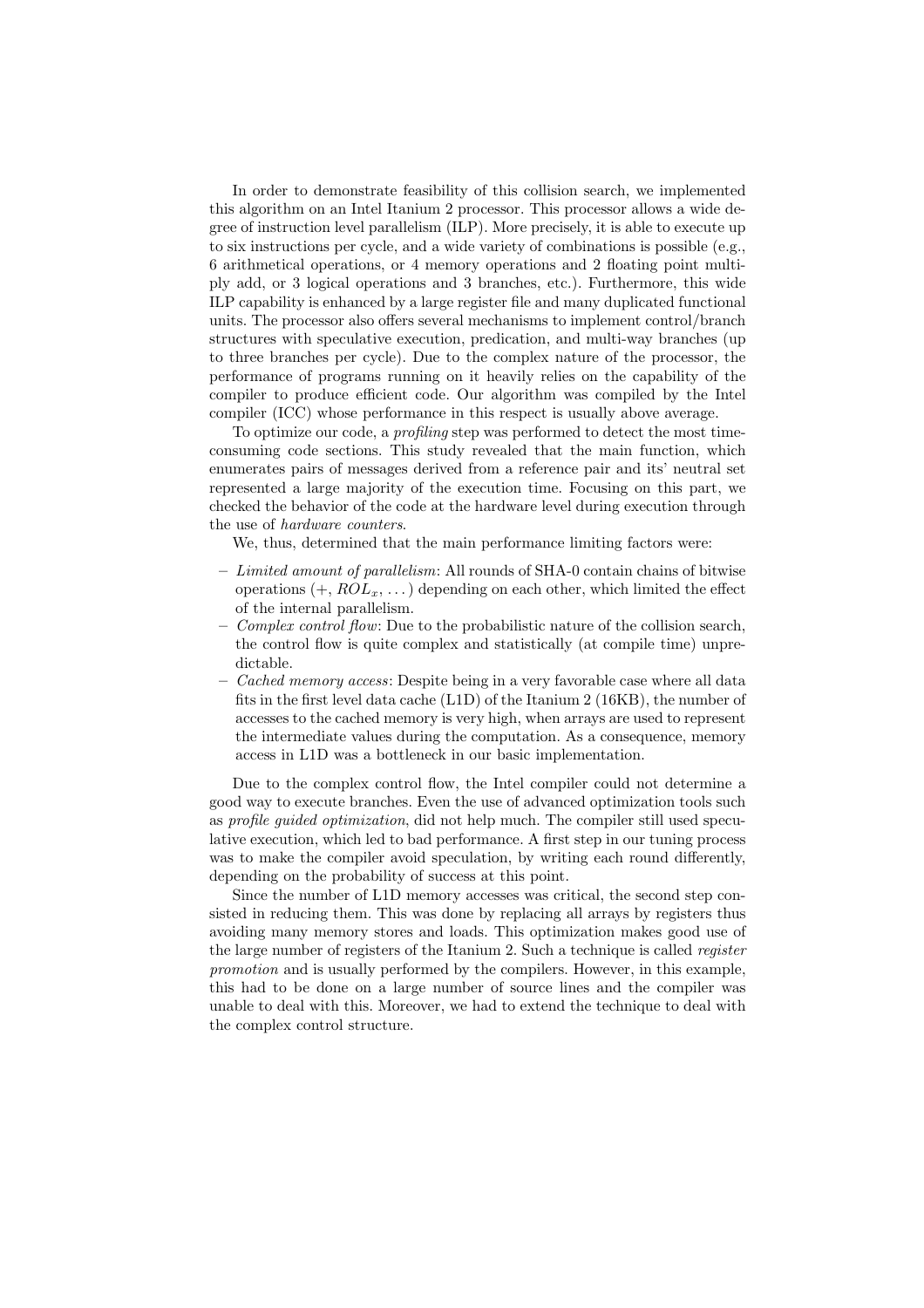All the fine tuning techniques allowed to gain an additional 20% of performance compared to the best compiler options (which are not the standard O3 options and had to be determined through exhaustive search). On average, 4 instructions per cycle were effectively executed, out of a maximum 6.

#### 3.2 A Full Collision of SHA-0

Once the program was ported to the supercomputer, it processed a large number of messages pairs for each block. Very precisely, the total number of trial pairs was:

| First block-                                               |  |  |                                         | 796 682 307 091 035 $\approx 2^{49.5}$ |
|------------------------------------------------------------|--|--|-----------------------------------------|----------------------------------------|
| Second block $1\,572\,177\,940\,314\,628 \approx 2^{50.5}$ |  |  |                                         |                                        |
| Third block 1712 558 626 669 268 $\approx 2^{50.6}$        |  |  |                                         |                                        |
| Fourth block-                                              |  |  | $17\,049\,400\,703\,749 \approx 2^{44}$ |                                        |

We can remark that the number of computations is higher than expected for the first two blocks. At first, we simply assumed that we had been unlucky, however, a deeper investigation revealed a subtle bug in the neutral bits identification code. Due to this bug, some messages pairs were processed more than once, and up to four times, by the program. These useless computations explain the mismatch between the predicted complexity of the first two blocks and the effective numbers of messages pairs processed. Luckily, the bug did not affect the computation of block 3, thus the total slowdown was limited. Finally, we reached the following messages (written in hexadecimal):

|  | a766a602 b65cffe7 73bcf258 26b322b3 d01b1a97 2684ef53 3e3b4b7f 53fe3762 |  |  |  |
|--|-------------------------------------------------------------------------|--|--|--|
|  | 24c08e47 e959b2bc 3b519880 b9286568 247d110f 70f5c5e2 b4590ca3 f55f52fe |  |  |  |
|  | effd4c8f e68de835 329e603c c51e7f02 545410d1 671d108d f5a4000d cf20a439 |  |  |  |
|  | 4949d72c d14fbb03 45cf3a29 5dcda89f 998f8755 2c9a58b1 bdc38483 5e477185 |  |  |  |
|  | f96e68be bb0025d2 d2b69edf 21724198 f688b41d eb9b4913 fbe696b5 457ab399 |  |  |  |
|  | 21e1d759 1f89de84 57e8613c 6c9e3b24 2879d4d8 783b2d9c a9935ea5 26a729c0 |  |  |  |
|  | 6edfc501 37e69330 be976012 cc5dfe1c 14c4c68b d1db3ecb 24438a59 a09b5db4 |  |  |  |
|  | 35563e0d 8bdf572f 77b53065 cef31f32 dc9dbaa0 4146261e 9994bd5c d0758e3d |  |  |  |
|  |                                                                         |  |  |  |

and

|  | a766a602 b65cffe7 73bcf258 26b322b1 d01b1ad7 2684ef51 be3b4b7f d3fe3762 |  |  |  |
|--|-------------------------------------------------------------------------|--|--|--|
|  | a4c08e45 e959b2fc 3b519880 39286528 a47d110d 70f5c5e0 34590ce3 755f52fc |  |  |  |
|  | 6ffd4c8d 668de875 329e603e 451e7f02 d45410d1 e71d108d f5a4000d cf20a439 |  |  |  |
|  | 4949d72c d14fbb01 45cf3a69 5dcda89d 198f8755 ac9a58b1 3dc38481 5e4771c5 |  |  |  |
|  | 796e68fe bb0025d0 52b69edd a17241d8 7688b41f 6b9b4911 7be696f5 c57ab399 |  |  |  |
|  | a1e1d719 9f89de86 57e8613c ec9e3b26 a879d498 783b2d9e 29935ea7 a6a72980 |  |  |  |
|  | 6edfc503 37e69330 3e976010 4c5dfe5c 14c4c689 51db3ecb a4438a59 209b5db4 |  |  |  |
|  | 35563e0d 8bdf572f 77b53065 cef31f30 dc9dbae0 4146261c 1994bd5c 50758e3d |  |  |  |

which have the same hash values. More precisely, the intermediate hashes for both messages are compatible with the predictions of our differential attack and their precise values are: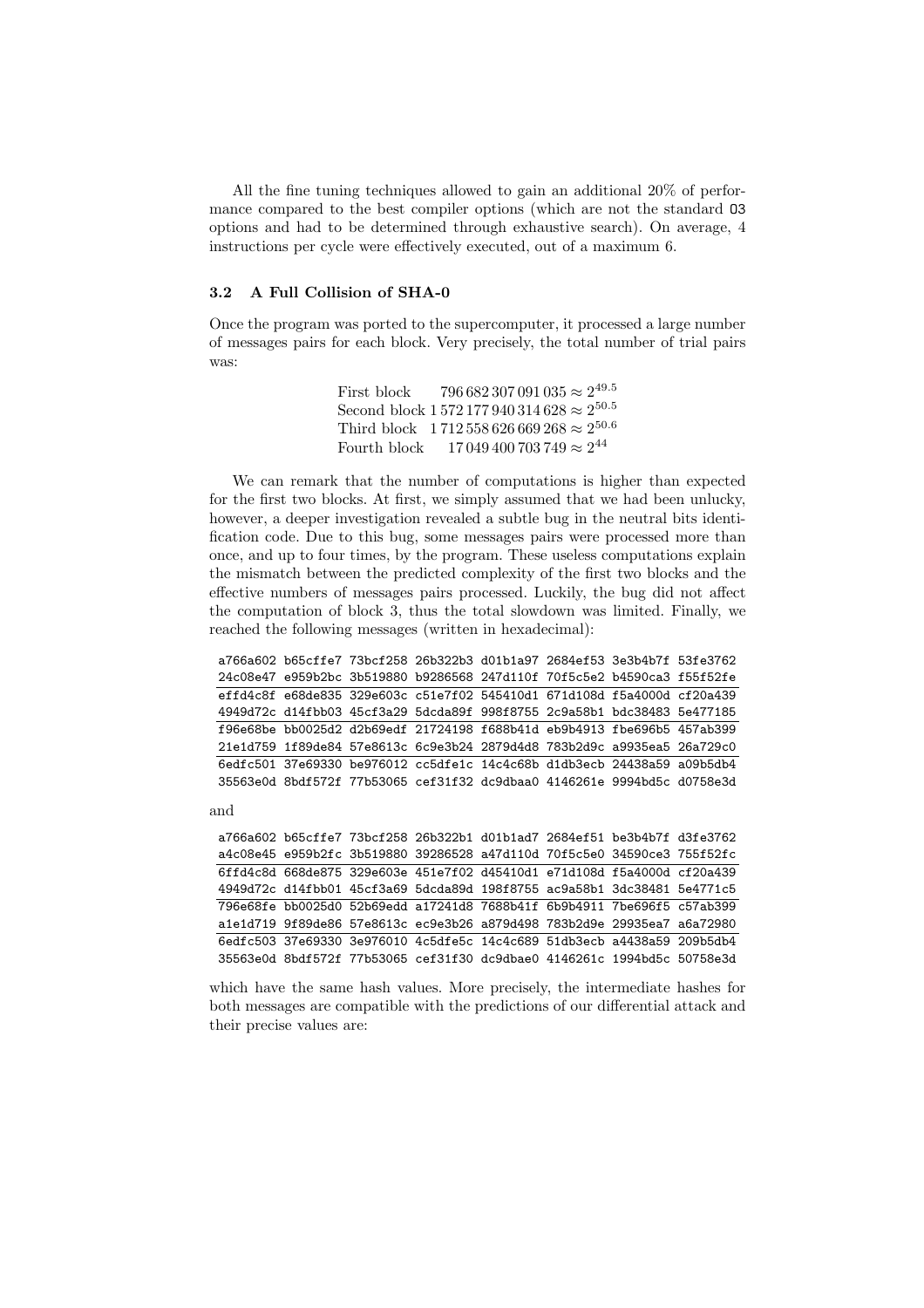| IV <sub>1</sub> |  | 67452301 EFCDAB89 98BADCFE 10325476 C3D2E1F0 |  |
|-----------------|--|----------------------------------------------|--|
| Block 1         |  | 83C1CE2D C5BF5480 C2AF2358 104B337B 9E78A1E7 |  |
| Block 2         |  | 27AE025A 9D36F7B6 29FA88E7 87B70063 984119F3 |  |
| Block 3         |  | 4DD120B4 D6EC801F 468628A7 0CC26464 371F36B2 |  |
| Block 4         |  | 81FB4643 08FDF1F4 A3C4F3A3 6188FED3 FD2378E6 |  |
| Padding         |  | C9F16077 7D4086FE 8095FBA5 8B7E20C2 28A4006B |  |
| TV 7            |  | 67452301 EFCDAB89 98BADCFE 10325476 C3D2E1F0 |  |
| Block 1         |  | 83C1CE2D C5BF5480 C2AF2358 904B337B 1E78A1E7 |  |
| Block 2         |  | 27AE0258 9D36F7B4 29FA88E7 87B70063 184119F3 |  |
| Block 3         |  | 4DD120B4 D6EC801D 468628A7 0CC26464 371F36B2 |  |
| Block 4         |  | 81FB4643 08FDF1F4 A3C4F3A3 6188FED3 FD2378E6 |  |
| Padding         |  | C9F16077 7D4086FE 8095FBA5 8B7E20C2 28A4006B |  |

In this table, the underlined values highlight the difference between the two hash processes. These differences are as predicted by our differential attack. After the fourth blocks, the two messages collide. Of course, since the two messages have the same length, the padding blocks are identical. Thus, the final values inherit from the fourth block collision.

### 4 SHA-1 Results

Our attack on SHA-1 extends the techniques of [1] designed for SHA-0. The only difference between SHA-1 and SHA-0 is an additional rotation operation in the expansion process. Due to this rotation SHA-1 mixes the bits in the expanded message in a more efficient way than SHA-0 does, thus making the attack much less efficient against SHA-1 (as was already noted in [1]). In this section we observe that with some modifications, the attack can be applied to reduced versions of SHA-1. In the next subsections we present collisions of 34–40 rounds SHA-1 that we found using this application.

#### 4.1 A Collision of 34-Round SHA-1

The attacks of SHA-0 use only bit 1 as the location of disturbances. This bit is selected to eliminate the probabilistic behavior of the carry when corrections are applied to bit 31, thus increasing the total probability of the characteristic. Since the expansion process in SHA-0 does not mix bits in different locations in the 32-bit word, all the disturbances in the expanded message are in bit 1, but this is not the case in SHA-1. Therefore, other bits can be used as disturbances. With this change in the selection, a disturbance vector in SHA-1 is not boolean, in which each entry tells whether there is a disturbance in bit 1, but instead a 32-bit word that represents all the disturbances in a round. Following this change, the corrections associated with a disturbance vector are derivated slightly differently than in [1] (i.e., corrections are applied to each disturbance relative to its location).

We observe that for 34-round reduced SHA-1 (unlike longer versions) there is a disturbance vector with a very low Hamming weight, which is given in Table 1. In this table D.Vec column shows the expected values of  $A'_{i+1}$  for  $i = 0, \ldots, 33$ ,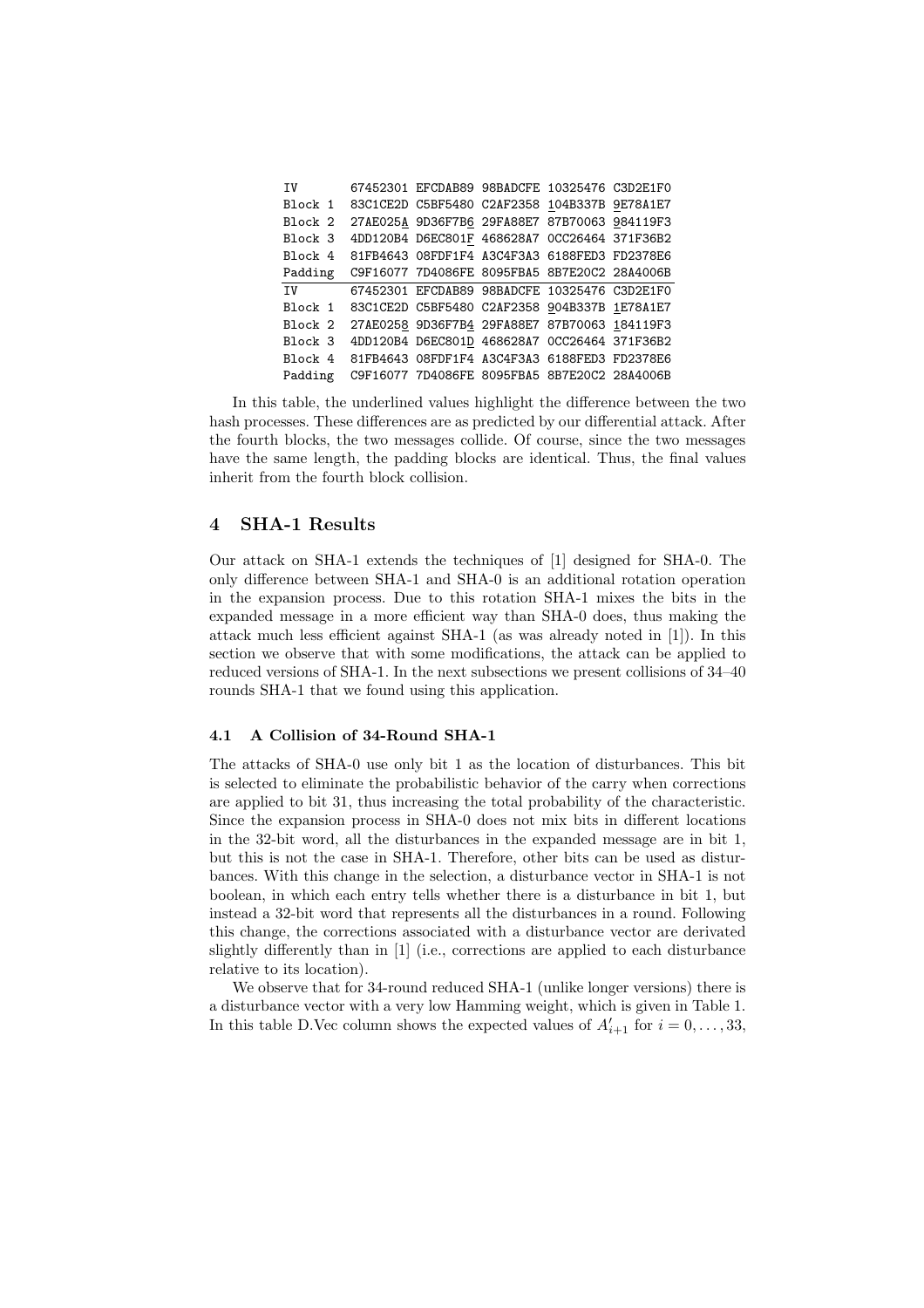| Rnd | D.Vec               | D&C | Rnd | D.Vec             | D&C               | Rnd | D.Vec                | D&C |
|-----|---------------------|-----|-----|-------------------|-------------------|-----|----------------------|-----|
|     | $-500000000$        |     | 8   | 00000000          | 80000003          | 21  | 00000000 00000040    |     |
|     | $-400000000$        |     | 9   | 00000002          | 40000002          | 22  | 00000002 00000000    |     |
|     | $-300000000$        |     | 10  |                   | 00000000 C0000040 | 23  | 00000000 80000040    |     |
|     | $-200000000$        |     | 11  |                   | 00000000 C0000002 | 24  | 00000000 80000002    |     |
|     | $-100000000$        |     | 12  | 00000000 80000000 |                   | 25  | 00000000 00000000    |     |
|     | 0 00000002 00000002 |     | 13  | 00000000          | 80000000          | 26  | 00000000 80000000    |     |
|     | 1 00000000 00000040 |     | 14  |                   | 00000002 80000002 |     | 27 00000000 80000000 |     |
|     | 2 00000002 00000000 |     | 15  | 00000000 00000040 |                   |     | 28 00000000 00000000 |     |
|     | 3 00000000 80000040 |     | 16  | 00000000 00000002 |                   |     | 29 00000000 00000000 |     |
|     | 4 00000002 80000000 |     | 17  | 00000000 80000000 |                   |     | 30 00000000 00000000 |     |
|     | 5 00000000 00000040 |     | 18  | 00000000          | 80000000          |     | 31 00000000 00000000 |     |
|     | 6 00000003 80000001 |     |     | 19 00000000       | -80000000         |     | 32 00000000 00000000 |     |
|     | 7 00000000 00000060 |     | 20  |                   | 00000002 00000002 |     | 33 00000000 00000000 |     |
|     |                     |     |     |                   |                   |     |                      |     |

Table 1. The Disturbance Vector Used for 34-round SHA-1 (in 32-bit hex words)

| Message 1: |                                                                         |  |  |  |
|------------|-------------------------------------------------------------------------|--|--|--|
|            | F1641C2B 242BFDB5 EAE01E30 F4BBBA6F 18D45E8E DE68AEBA 74EC8CF9 FC204957 |  |  |  |
|            | 45AAA8BF 1CD3AE7D D845C2F3 AC737464 F25BEBBB BE5FFF1D 2ADB2818 0B1D13FB |  |  |  |
| Message 2: |                                                                         |  |  |  |
|            | F1641C29 242BFDF5 EAE01E30 74BBBA2F 98D45E8E DE68AEFA F4EC8CF8 FC204937 |  |  |  |
|            | C5AAA8BC 5CD3AE7F 1845C2B3 6C737466 725BEBBB 3E5FFF1D AADB281A 0B1D13BB |  |  |  |

Table 2. Collision of SHA-1 Reduced to 34 Round (in 32-bit hex words)

which we denote by  $\delta_{i+1}$  (note that the indices of  $\delta$  here are 1, ..., 34, rather than  $0, \ldots, 33$ , as  $\delta_i$  is the difference at the input of round i). The D&C column shows the message difference (which is underlined and shown in rounds  $(0, \ldots, 15)$ , and the differences of the expanded messages in rounds  $16, \ldots, 33$ .  $\delta_{-4}, \ldots, \delta_0$  are also shown in this table (in rounds  $-5, \ldots, -1$ ), and their values are related to the initial value differences. Intermediate rounds after which collisions are predicted are marked in boldface. This disturbance vector is unique in that almost all the disturbances are in one location (bit 1), and in all of the 34 rounds there is only a single disturbance in a different location, which is bit 0 in round 6. This disturbance succeeds to cancel the avalanche effect that is expected in SHA-1 due to the additional rotate operation, and that does exist in other disturbance vectors.

By using the neutral bits method of [1], the complexity of an attack can be estimated based on the number of disturbances after round 20. Thus, using this disturbance vector, that has only two disturbances after round 20, we easily found millions of collisions, one of which is given in Table 2.

Since the complexity of finding collisions in this 34-round attack is so low, we were able to generate collisions with additional constraints, which caused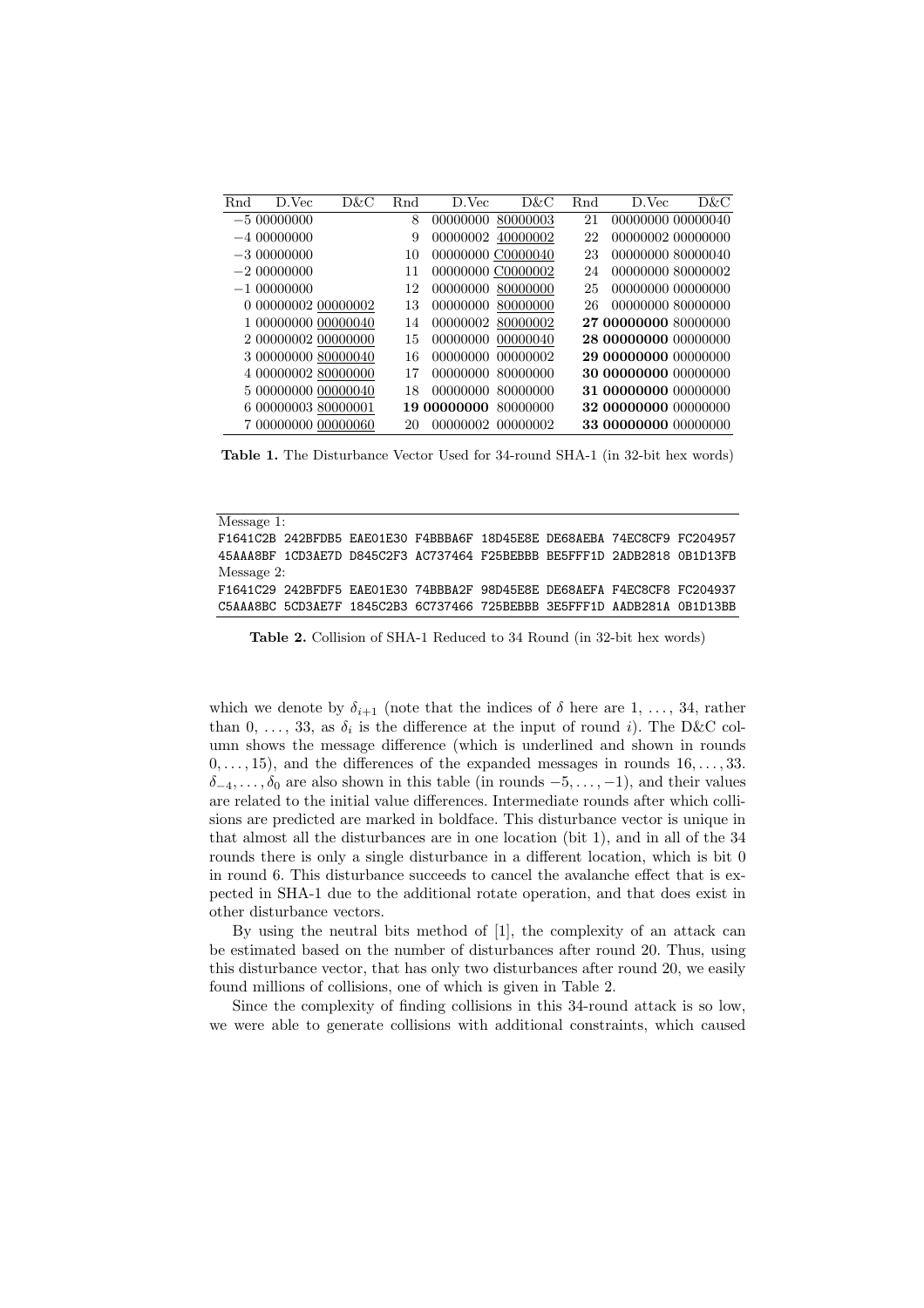| Message 1:                                                       |
|------------------------------------------------------------------|
| IkGDqVMwISGGcBMpNHMYavPTsmUlykPTzokJOkwnrSgJSfDmlpeqsmDzWbAjmNxP |
| Message 2:                                                       |
| IkgDqRMwISGGcFEpNHEYarPTsmM1ymPTzoSJ0kSnrWkJSfhm1pmqsmLzWbijmJxP |

Table 3. Two Messages in ASCII Letters that Collide Under 34-Round SHA-1

| Message 1:                                                                                                                                                                                                  |
|-------------------------------------------------------------------------------------------------------------------------------------------------------------------------------------------------------------|
| I Am OilMANgujnPay916472136314\$USAkNOWwTkjepMFXGlmfHNGcpodElGfvL                                                                                                                                           |
| Message 2:                                                                                                                                                                                                  |
| I am KilMANgunfPay11607213.312\$USASNOWSTknipMFtGlmnHNGkpodmlGbvL                                                                                                                                           |
| Message 1:                                                                                                                                                                                                  |
| OhG, not this mess, age notThat onenot U, oh noHRtBMTkK11L1I1uvpB                                                                                                                                           |
| Message 2:                                                                                                                                                                                                  |
| Ohg, jot this\$eess\$aga notLhar oneVot q, kd nodRtBETkKdlLlalurpB                                                                                                                                          |
| $\blacksquare$ . The $\blacksquare$ . The $\blacksquare$ . The $\blacksquare$ . The $\blacksquare$ . The $\blacksquare$ . The $\blacksquare$ . The $\blacksquare$ . The $\blacksquare$ . The $\blacksquare$ |

Table 4. Two Examples of Partially Meaningful Messages that Collide Under 34- Round SHA-1

some increase in the complexity. This way we found collisions whose all bytes are formed of ASCII letters. The disturbance vector of Table 2 does not allow that, as some bytes of the message differ in the most significant bits. However, by rotating the locations of the disturbances (by the same number of bits in all the rounds) we can move the differences to lower bits, while increasing the complexity of the attack by a small factor. A colliding pair of messages consisting entirely of letters in ASCII is given in Table 3.

With some additional creativity, and some additional increase in the complexity, it was also possible to force some of the bytes into partial English text. Table 4 lists two examples. The first example is an attempt to force the two colliding messages to contain meaningful text. However, there are still many constraints on the possible text, thus it can be seen that some letters are capitalized, while other are not, that some spaces appear between words, while they do not appear between other words, and that some random letters must be allowed in some locations in order to allow more text afterwards. The second example in Table 4 is an attempt to further improve the text of one message in the expense of the text of the other message.

#### 4.2 A Collision of 36-Round SHA-1

In this section we present a collision of 36-round reduced SHA-1 along with several techniques that were used to find it.

In our attack on 36-round SHA-1 we use the best characteristic that predicts a collision after one block. We show this disturbance vector in Table 5.

It should be noted that this characteristic cannot be used with the standard initial value of SHA-1, i.e., with

$$
h_0 = (67452301_x, EFCDAB89_x, 98BADCFE_x, 10325476_x, C3D2E1F0_x),
$$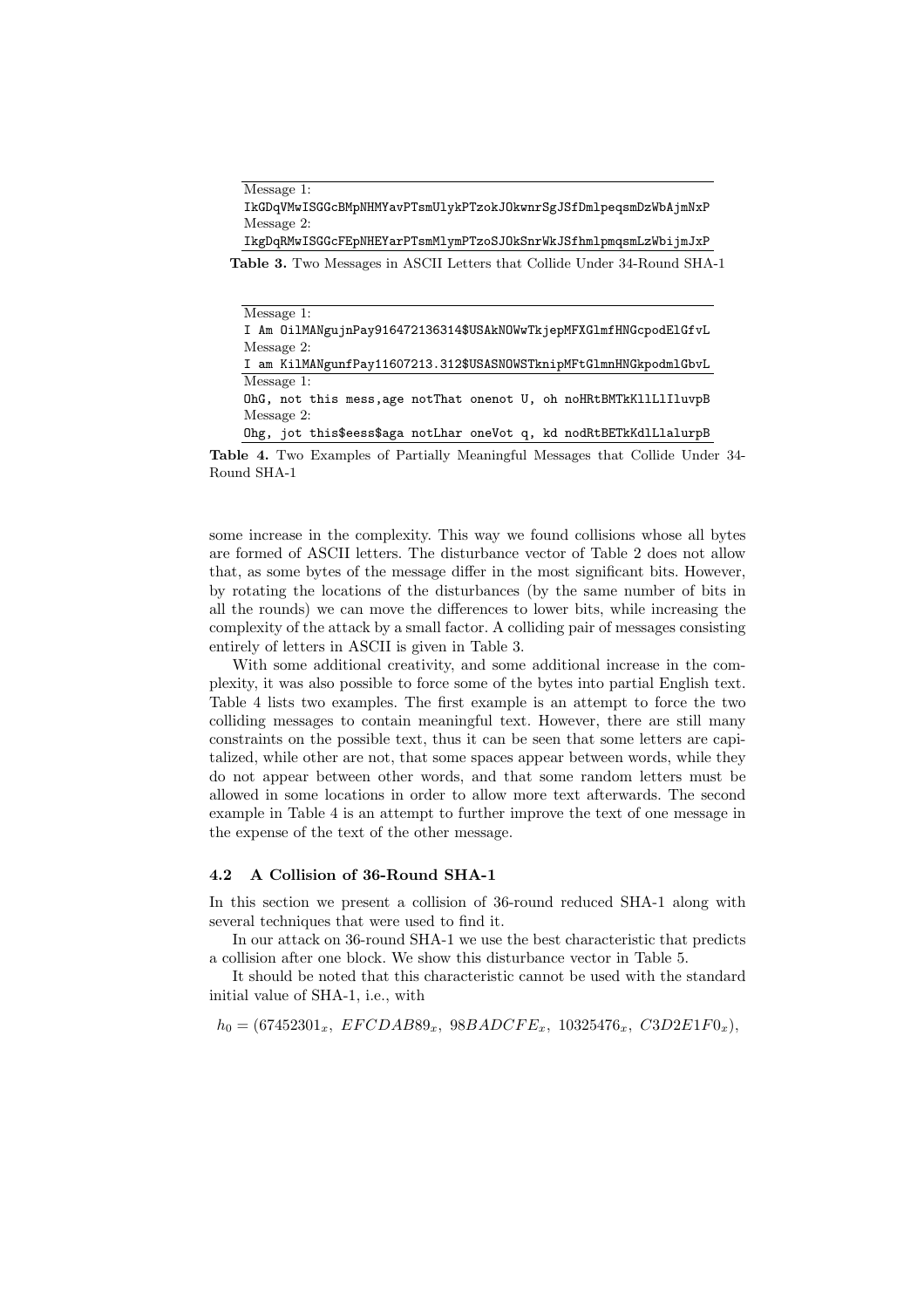| Rnd | D.Vec               | D&C | Rnd | D.Vec                | D&C | Rnd | D.Vec                | D&C               |
|-----|---------------------|-----|-----|----------------------|-----|-----|----------------------|-------------------|
|     | $-500000000$        |     |     | 9 00000002 00000008  |     | 23  |                      | 00000000 80000050 |
|     | $-400000000$        |     |     | 10 00000002 00000042 |     | 24  | 80000003 80000001    |                   |
|     | $-300000000$        |     |     | 11 80000000 50000042 |     | 25  | 00000000 A0000070    |                   |
|     | $-200000000$        |     |     | 12 00000002 10000010 |     | 26  |                      | 00000000 20000003 |
|     | $-100000000$        |     |     | 13 00000000 90000040 |     | 27  | 00000002 40000002    |                   |
|     | 0 80000000 80000000 |     |     | 14 00000002 20000000 |     | 28  |                      | 00000000 E0000040 |
|     | 1 00000000 00000010 |     |     | 15 00000000 20000040 |     | 29  |                      | 00000000 E0000002 |
|     | 2 00000001 80000001 |     |     | 16 80000003 20000001 |     | 30  |                      | 00000002 80000002 |
|     | 3 00000000 20000020 |     |     | 17 00000000 00000070 |     | 31  | 00000000 80000040    |                   |
|     | 4 00000003 20000002 |     |     | 18 00000000 00000003 |     | 32  | 00000000 80000002    |                   |
|     | 5 00000002 60000062 |     |     | 19 00000002 60000002 |     | 33  | 00000000 80000000    |                   |
|     | 6 00000001 40000042 |     |     | 20 00000000 E0000040 |     | 34  | 00000000 80000000    |                   |
|     | 7 00000002 80000020 |     |     | 21 00000000 E0000002 |     |     | 35 00000000 80000000 |                   |
|     | 8 40000000 00000041 |     |     | 22 80000002 00000002 |     |     |                      |                   |
|     |                     |     |     |                      |     |     |                      |                   |

Table 5. The Disturbance Vector Used for 36-Round SHA-1 (in 32-bit hex words)

|                     | Common block 1: sixteen 000000000 words                                 |  |  |  |  |  |  |  |  |
|---------------------|-------------------------------------------------------------------------|--|--|--|--|--|--|--|--|
| Message 1, block 2: |                                                                         |  |  |  |  |  |  |  |  |
|                     | 9F29DE8D BBD58270 1F11EB22 A6637C3E 7E6FB0C0 63E9BF5E C4FF7010 073174B3 |  |  |  |  |  |  |  |  |
|                     | 3133689A 579A753E 2D17124D 7D37E853 5B5BBB01 F0371FBB 025A725C 8FB9FE33 |  |  |  |  |  |  |  |  |
| Message 2, block 2: |                                                                         |  |  |  |  |  |  |  |  |
|                     | 1F29DE8D BBD58260 9F11EB23 86637C1E 5E6FB0C2 03E9BF3C 84FF7052 87317493 |  |  |  |  |  |  |  |  |
|                     | 313368DB 579A7536 2D17120F 2D37E811 4B5BBB11 60371FFB 225A725C AFB9FE73 |  |  |  |  |  |  |  |  |

Table 6. The Second Block of the Collision of 36-Round SHA-1 (in 32-bit hex words)

due to the observation that in round 2 there is a difference in the most significant bit of register  $B(B' = 80000000<sub>x</sub>)$ , but both most significant bits of C and D are zero (where  $C = 67452301_x \ll 30$  and  $D = EFCDAB89_x \ll 30$ ). Thus, considering the differences of the messages  $(W_2' = 80000001_x)$  in that bit, the new content of A must have a difference in this bit, in contrary to the prediction of the disturbance vector.

In order to be able to use the disturbance vector of Table 5, the initial value is replaced by another value by adding an additional first block, which in this case is the whole zero block  $(M_1 = M_1^* = 0)$ . The resultant intermediate hash value is

 $h_1 = (37970DFF_x, 5E912289_x, C78B3705_x, 923B82E9_x, CC36E948_x).$ 

With this intermediate value  $h_1$ , we can now proceed to the next block with the disturbance vector of Table 5. The second block of the collision of the 36-round SHA-1 is presented in Table 6.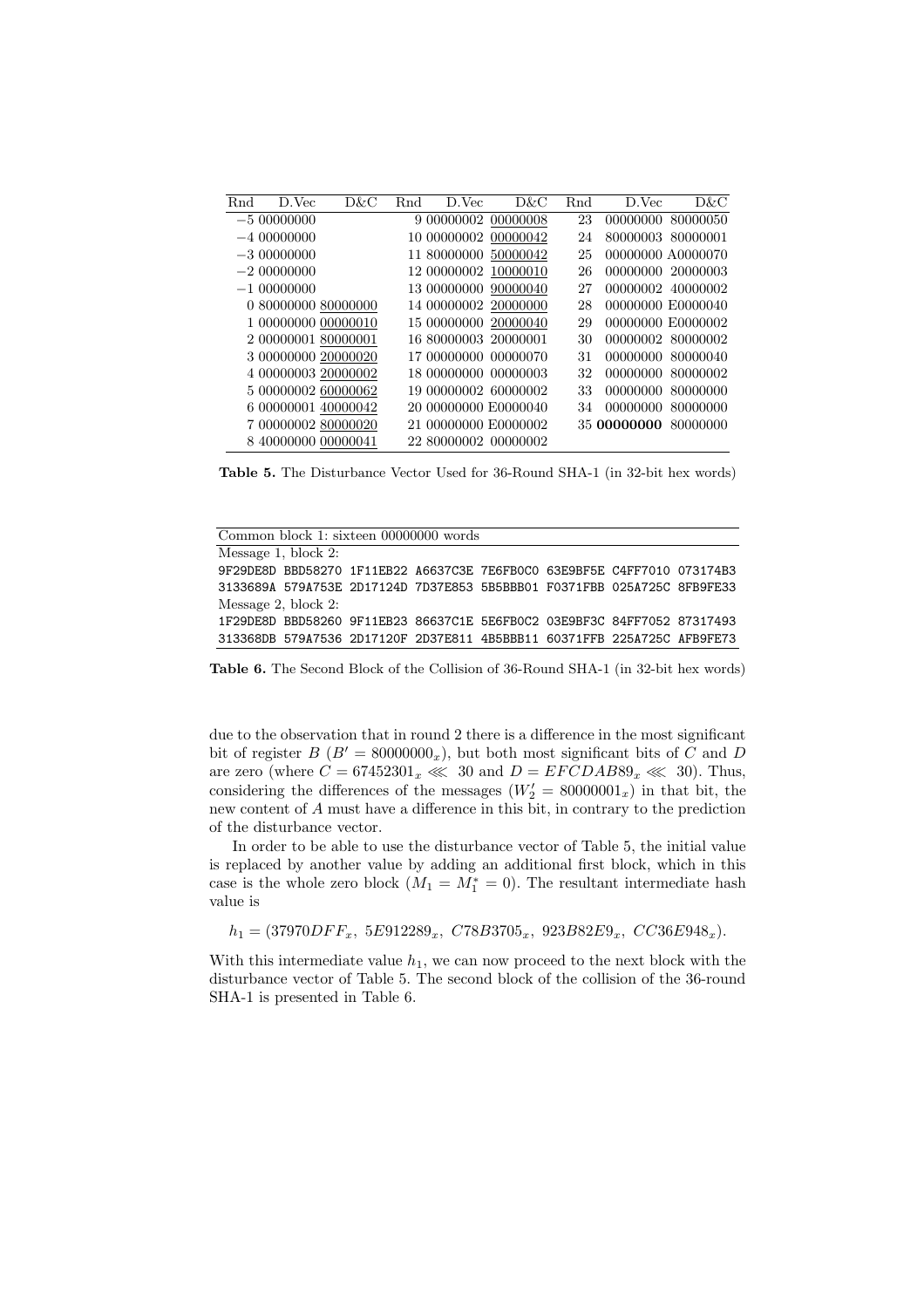| Round | $D\&C$   | $\delta_{i+1}$    | $\overline{A}_{i+1}'$               | $\bar{B}_{i\pm 1}'$ | $\bar{C}'_{i+1}$            | $D_{i+1}^\prime$ |
|-------|----------|-------------------|-------------------------------------|---------------------|-----------------------------|------------------|
| 0     | 80000000 | 80000000          | 80000000                            |                     | .00000000 00000000 00000000 |                  |
| 1     | 00000010 | 00000000          | 00000000                            |                     | 80000000 00000000 00000000  |                  |
| 2     | 80000001 | 00000001          | 00000001                            |                     | 00000000 20000000 00000000  |                  |
| 3     | 20000020 | 00000000          | 00000000                            |                     | 00000001_00000000_20000000  |                  |
| 4     |          | 20000002 00000003 | 00000001 00000000 40000000 00000000 |                     |                             |                  |
| 5     |          | 60000062 00000002 | 00000002 00000001 00000000 40000000 |                     |                             |                  |
| 6     |          | 40000042 00000001 | 00000001                            |                     | 00000002 40000000 00000000  |                  |
| 7     | 80000020 | 00000002          | 00000002                            |                     | 00000001 80000000 40000000  |                  |
| 8     | 00000041 | 40000000          | 40000000                            |                     | 00000002 40000000 80000000  |                  |
| 9     | 00000008 | 00000002          | 00000002                            |                     | 40000000 80000000 40000000  |                  |
| 10    |          | 00000042 00000002 | 00000002                            |                     | 00000002 10000000 80000000  |                  |
| 11    |          | 50000042 80000000 | 80000000                            |                     | 00000002 80000000 10000000  |                  |
| 12    | 10000010 | 00000002          | 00000002                            |                     | 80000000 80000000 80000000  |                  |
| 13    | 90000040 | 00000000          | 00000000                            |                     | 00000002 20000000 80000000  |                  |
| 14    | 20000000 | 00000002          | 00000002                            |                     | 00000000 80000000 20000000  |                  |
| 15    | 20000040 | 00000000          | 00000000                            |                     | 00000002 00000000 80000000  |                  |

Table 7. Comparison of  $\delta_i$  and  $A'_i$  in the 36-Round Collision (in 32-bit hex words)

A Generalized Test for Conformance The 36-round collision of Table 6 presents an additional change in respect to the attack of SHA-0. In the attack on SHA-0, the intermediate differences  $A'_i$  are necessarily equal to  $\delta_i$  for  $i = 1, \ldots, r$ , where  $r$  is the number of rounds of the analyzed compression function. In SHA-1 this is not the case, since more than a single location of a bit are selected for the disturbances. In cases where there are two or more disturbances or corrections in adjacent bits, it may happen that the more significant bit is not correctly approximated, e.g., the IF function does not output the XOR of its inputs for the particular values of the registers. However, it may happen that the carry of the less significant bit cancels this wrong approximation, resulting with the expected difference  $A'_i = \delta_i$ . In other cases, a wrong approximation of the less significant bit cancels the correct approximation of the more significant bit, e.g., the addition modulo  $2^{32}$  of the less significant bit changes the carry. In these cases  $A'_i \neq \delta_i$ , and the difference is in this more significant bit. The difference that the more significant bit expects to create in  $A_i'$  is now canceled, but the corrections for this expected difference still exist in the following five rounds. These corrections are now used to correct wrong approximations of the less significant bit which change the carries in the next five rounds. If we are lucky, the less significant bit creates additional differences in the carry, thus corrects the differences in  $A_i'$  in the next rounds.

Table 7 shows the differences of first 16 rounds of the compression function in the second block of the 36-round collision (shown in Table 6). In this table the D&C column shows the message difference  $M'$ ,  $\delta_{i+1}$  shows the expected difference in  $A'_{i+1}$ , and the other four columns show the actual difference  $A'_{i+1}$ ,  $B'_{i+1}, C'_{i+1}$ , and  $D'_{i+1}$ . The table shows a situation where two disturbances are applied to bit 0 and 1, and the carry change of bit 0 cancel the disturbance of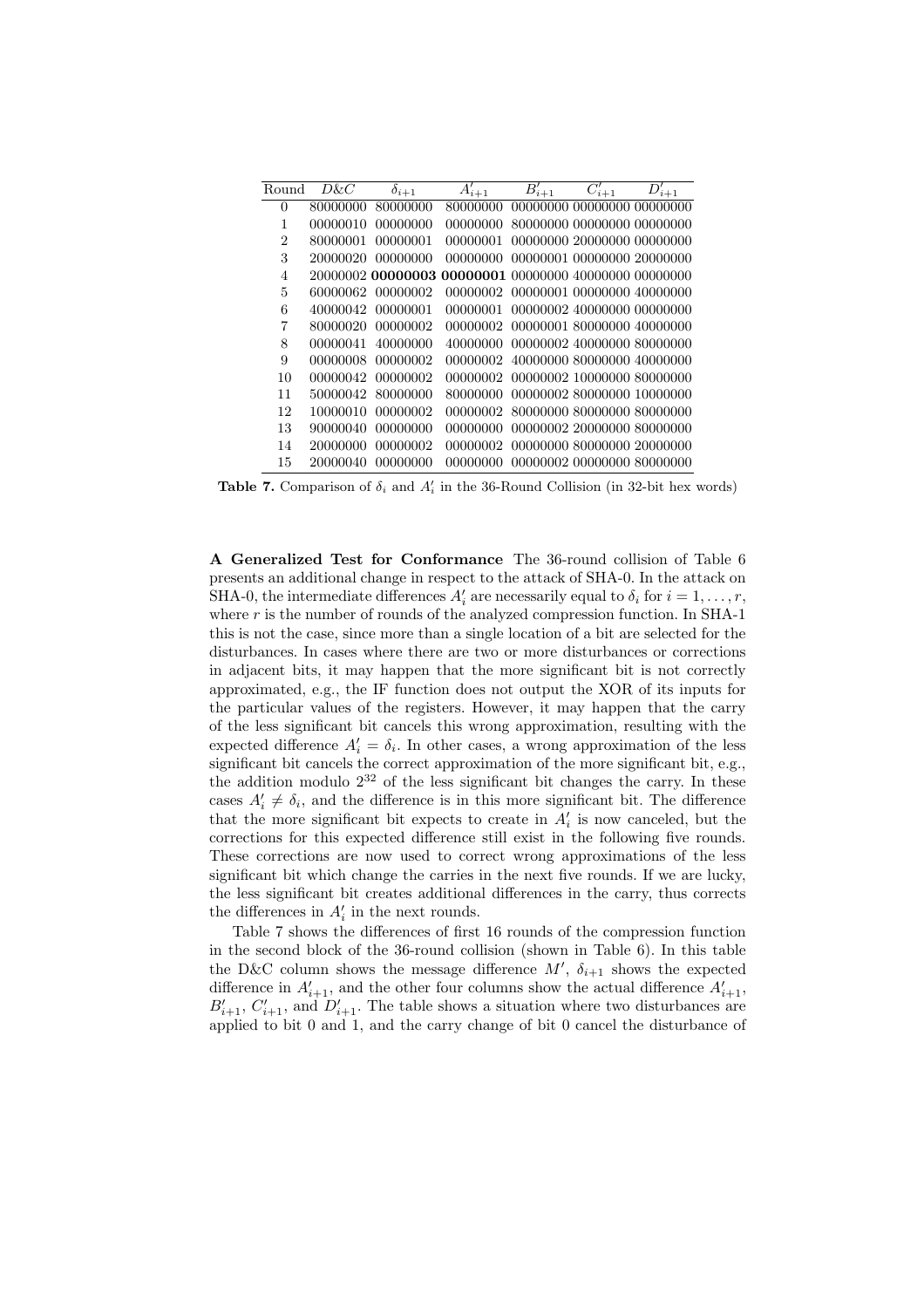bit 1. The entry of round 4 in the table shows (in boldface) that the expected difference  $\delta_5$  is different from the actual value of  $A'_5$ . This difference between the expected and actual values is due to a carry change of the disturbance of bit 0 that cancels the difference in bit 1. The five corrections in the next five rounds do not have a disturbance in registers  $A, B, C, D$ , nor E, but other properties of the IF and carry overcome the missing difference and ensure correct differences in the following rounds.

We call bits whose difference may differ from the expected value of the characteristic, but whose effect can be canceled immediately afterwards, by the name T bits. In some cases a simultaneous modification of a few bits makes a similar effect. We can view T bits as extending the notion of characteristics into differentials in which most information on the intermediate differences is fixed, but a few can have any value, describing several different paths leading to the same differential. There are several T bits in the intermediate differences characteristic of 36-round SHA-1, and also in other characteristics used in this paper.

Due to such cases we extended our program to check for conformance by testing for a generalized kind of differences instead of testing exactly whether  $A'_i = \breve{\delta}_i.$ 

Consecutive Disturbances in the IF Rounds In the attack on SHA-0 two consecutive disturbances in the first 17 rounds (i.e., rounds  $0, \ldots, 16$ ) have a probability zero to be corrected (see [2]). This limitation forces a higher Hamming weight to occur in the expanded disturbance vector, but an attack is still feasible (i.e., there are still few disturbance vectors that predict collisions, and do not have two consecutive disturbances in the first 17 rounds). We observed that all the disturbance vectors that we could find that predict one-block collisions of SHA-1 reduced to 35 or more rounds have consecutive disturbances, i.e., two disturbances at the same bit locations in two consecutive rounds. Thus, this limitation seems to be much more restrictive in SHA-1. However, this stronger limitation comes with the ability to bypass it by various techniques in some fraction of the cases. The characteristic we use for the collision of 36-round SHA-1 is an example for such a case.

In the following discussion, we first explain the limitation of the two consecutive disturbances in SHA-0, and then we show how they behave in SHA-1. In SHA-0, two consecutive disturbances in rounds i and  $i + 1$  (in bit 1) create differences in  $D_{i+4}^{31'}$  and  $C_{i+4}^{31'}$ , respectively. The two corrections to these differences are applied to the same bit, thus cancel each other in the approximation leading to no difference in  $\delta_{i+4}$ . On the other hand, the IF function applied on these two differences, where the difference of  $B_{i+4}^{31'}$  is zero, causes the result to be complemented always. Thus, in  $A'_{i+4}$  we have a difference with no corrections. With SHA-1 the same arguments apply, but we allow disturbances at any bit location. Thus, we can use the carry bit from another disturbance (or correction) as an additional source of corrections.

The following two examples, which are taken from our 36-round attack, should clarify the above: In the first example we show how a carry can be used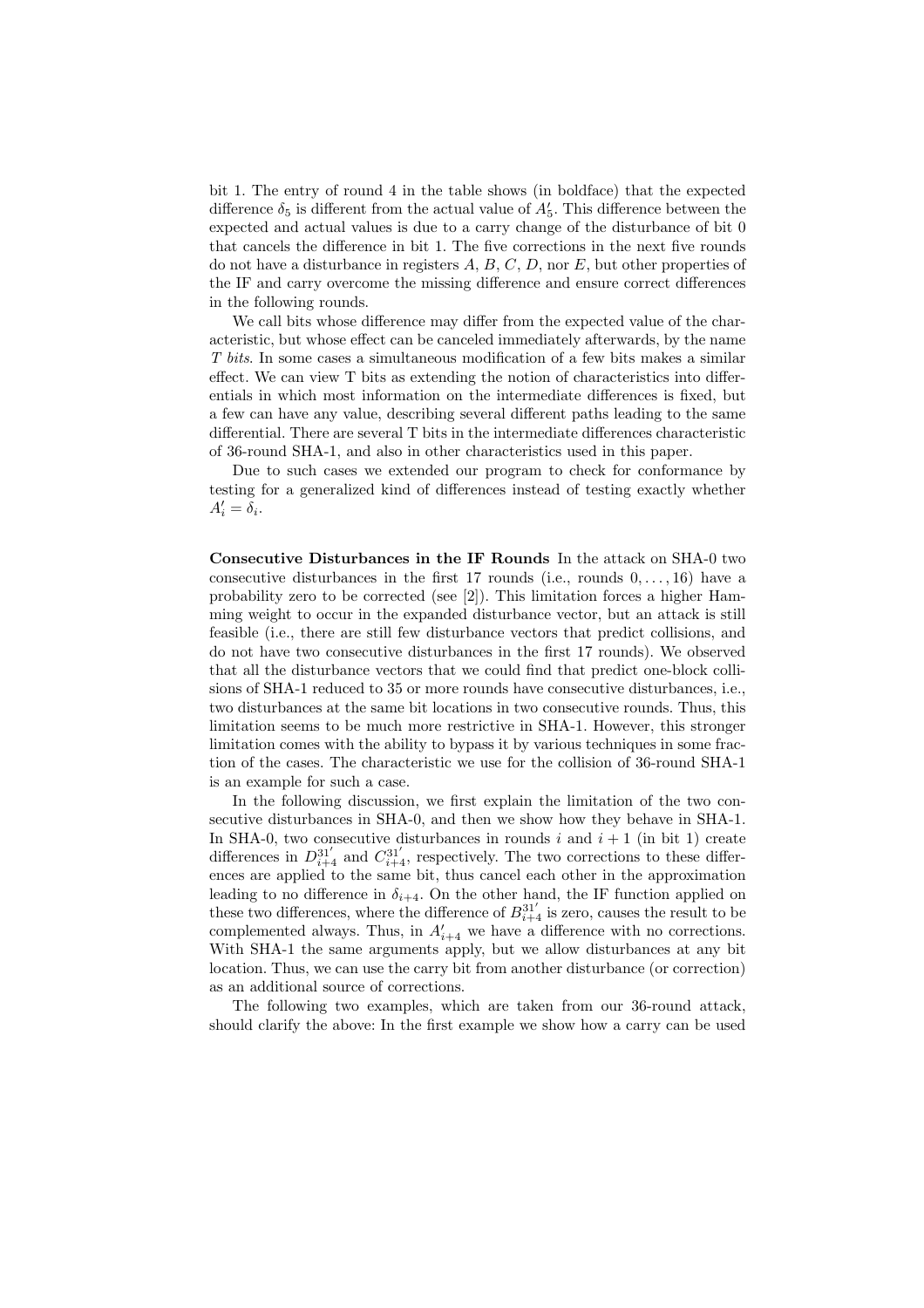as follows: At rounds 4 and 5 there are disturbances in bit 1, from which we expect to get  $A'_5$  and  $A'_6$  equal to  $\delta_5 = 00000003_x$  and  $\delta_6 = 00000002_x$  respectively, which lead after three rounds to the differences  $D_8' = C0000000_x$  and  $C'_8 = 80000000_x$ . With these differences the IF function applied on  $D_8^{31^7}$  and  $C_8^{31'}$  always complement the output, but it is never complemented in the approximation. Thus, we have a difference that cannot be corrected. However, in the messages we use the carry from bit 0 at round 4 cancels the disturbance at bit 1 of this round, and therefore the created differences are  $A'_5 = 00000001_x$ and  $A'_6 = 00000002_x$  (see Table 7). Thus, in round 8 the differences are  $C'_8 =$  $80000000_x$  and  $D'_8 = 40000000_x$ , which can be corrected by the non-linear behavior of the IF function to fit the approximation.

In the second example we show how the problem of two consecutive disturbances can be bypassed when there is another disturbance in one of a few different locations. In rounds 9 and 10 (see Table 7) we have two consecutive disturbances in bit 1 ( $\delta_{10} = 00000002_x$  and  $\delta_{11} = 00000002_x$ ), but in this case there is also a disturbance in round 11 in bit 31 ( $\delta_{12} = 80000000_x$ ). Thus, in round 13 we have  $B'_{13} = C'_{13} = D'_{13} = 80000000_x$ , which fit the approximation with probability 1/2.

In general, consecutive disturbances in bit j of rounds i and  $i + 1$  can be corrected, if there is a correction or disturbance in a less significant bit that may change the carry to bit  $j-2$  in round  $i+4$  (i.e., in bit  $j-8$  of  $\delta_{i+3}$ , bit  $j-1$ of  $\delta_{i+2}$ , or bit j − 1 of  $\delta_{i+1}$ ,  $\delta_i$  or of  $\delta_{i-1}$  where the bit numbers are mod 32), leaving the rest of the differences behave as expected.

#### 4.3 A Two-Block Collision of 40-Round SHA-1

In this section we present a collision of 40-round reduced SHA-1. The best (oneblock) characteristic that we could find has 19 disturbances from round 20 to round 39, so the complexity of the attack is expected to be around  $2^{57}$ . However, it is easy to find near-collisions of 40 rounds with only five disturbances from round 20 to 39. Thus, we construct a two-block attack where the first block generate such a near-collision, and the second block uses the difference of the initial value that are created by the first block and generate a collision.

We observe that the hash values of multi-block messages are computed as the sum of the initial value and the states  $g_i$  of the compression function before the final addition operations, i.e.,

$$
h_n = h_0 + \sum_{i=1}^n g_i.
$$

Therefore, for colliding pairs of messages the following equation holds

$$
\sum_{i=1}^{n} (g_i - g_i^*) = 0,
$$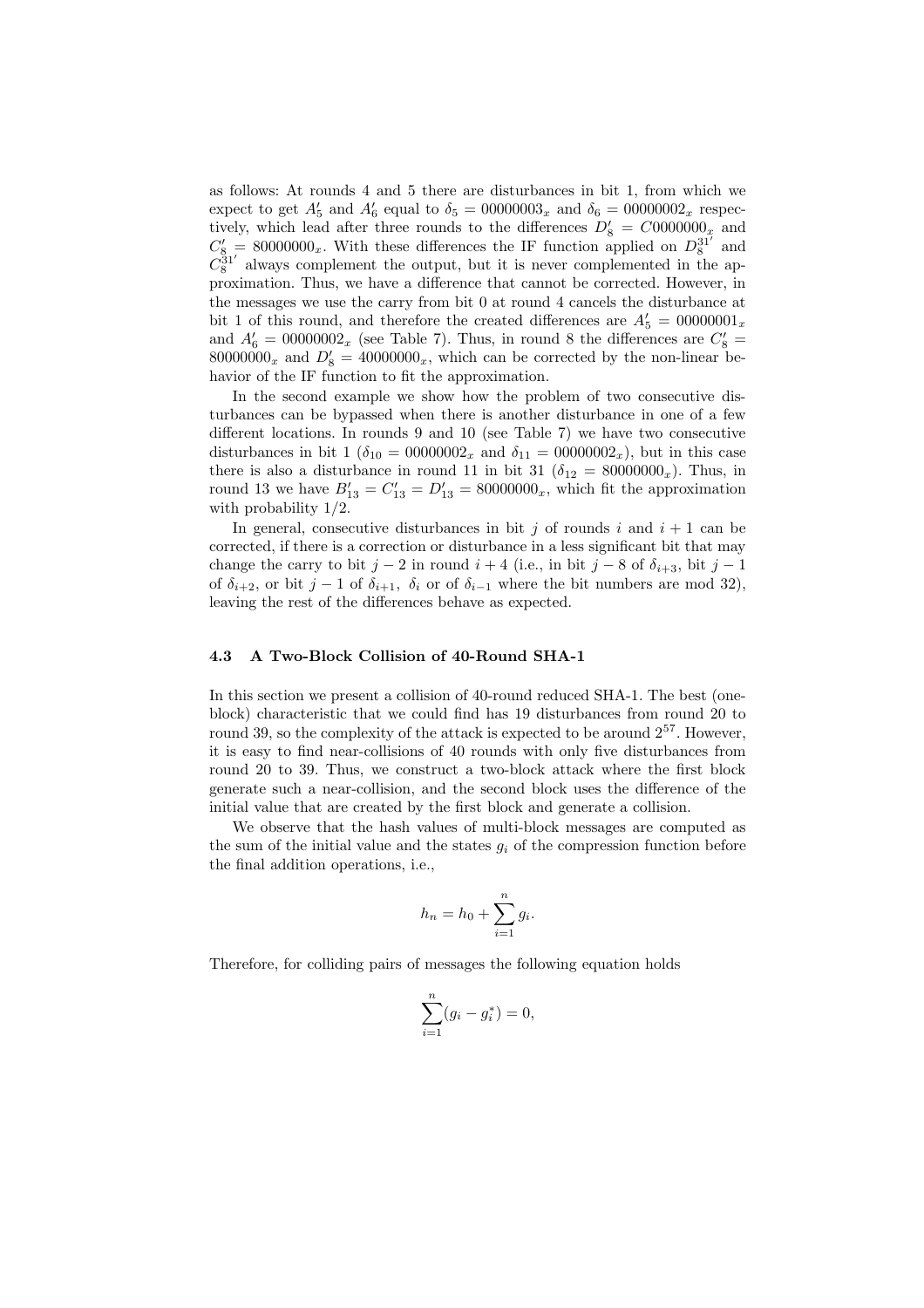which when the addition is approximated by XOR becomes

$$
\sum_{i=1}^{n} g'_i = 0.
$$

Therefore, when searching for multi-block collisions it may be best to find characteristics for which this sum is zero, and verify that all the other requirements are satisfied, rather than vice versa.

In the particular case of a two-block collision this equation means that  $g'_1$  =  $g'_2$ , i.e., the two disturbance vectors should have same differences in the last five rounds. This leads to the question why should we use different disturbance vectors for both blocks. The answer would be that the initial value difference of the second block is necessarily different than of the first block (as  $h'_0 = 0$  and  $h'_1 \neq 0$ , where the initial value is related to the difference of the first five rounds of the disturbance vector (rounds  $-5, \ldots, -1$ ). But this is only a partial answer, as we can extend the technique (using for example T bits, with similarities to the extension of Section 3 in the case of SHA-0, but with much more flexibility), and use a disturbance vector whose first five rounds are different than the initial value difference (in the second block). Once we say that, we observe that in the case of the disturbance vector that we use for the first round, the intermediate value  $h'_1$  fits as a replacement initial difference for the same disturbance vector, i.e., if we replace rounds  $-5, \ldots, -1$  of the disturbance vector by the last five rounds from the first block, we still get differences that can be corrected later by the disturbance vector. In terms of characteristics, this means that we have two characteristics with different input differences, but same message differences and output differences (and that in most of the rounds they have the same intermediate differences).

Table 8 describes the disturbance vector we use for this attack. This disturbance vector is the same vector used in our 34-round collision (Table 1) rotated by 28 bits to the left and expanded to 40 rounds. In the first five rounds  $(-5, \ldots,$ −1) of the disturbance vector the differences are zero, and in the last five rounds they have two active bits (these rounds are marked in parentheses). Therefore, we expect that  $h'_1$  will have two active bits in these locations (up to the rotation by 30 bits), so the disturbance vector for the next block should have the first five rounds with the same differences as given in parentheses in the table. Now, we observe that when we replace the first five rounds of the same disturbance vector with the values in parentheses (see Table 9) we still receive a correctable result. The disturbance vector itself, from round 0 to round 39 is unchanged, thus the modified five rounds do not fit to the expansion function of SHA-1, but as these difference come from the initial value, they are not calculated anyway by this expansion. These values should only ensure that the probability of the rounds in which they participate (as  $A, B, C, D$ , or  $E$ ) is greater than zero, and this is the case with these replaced differences.

We would also wish to add that the change of the initial rounds of the disturbance vector can be even extended to a few additional rounds, as long as the message differences remain unchanged, i.e., it would be possible to expect for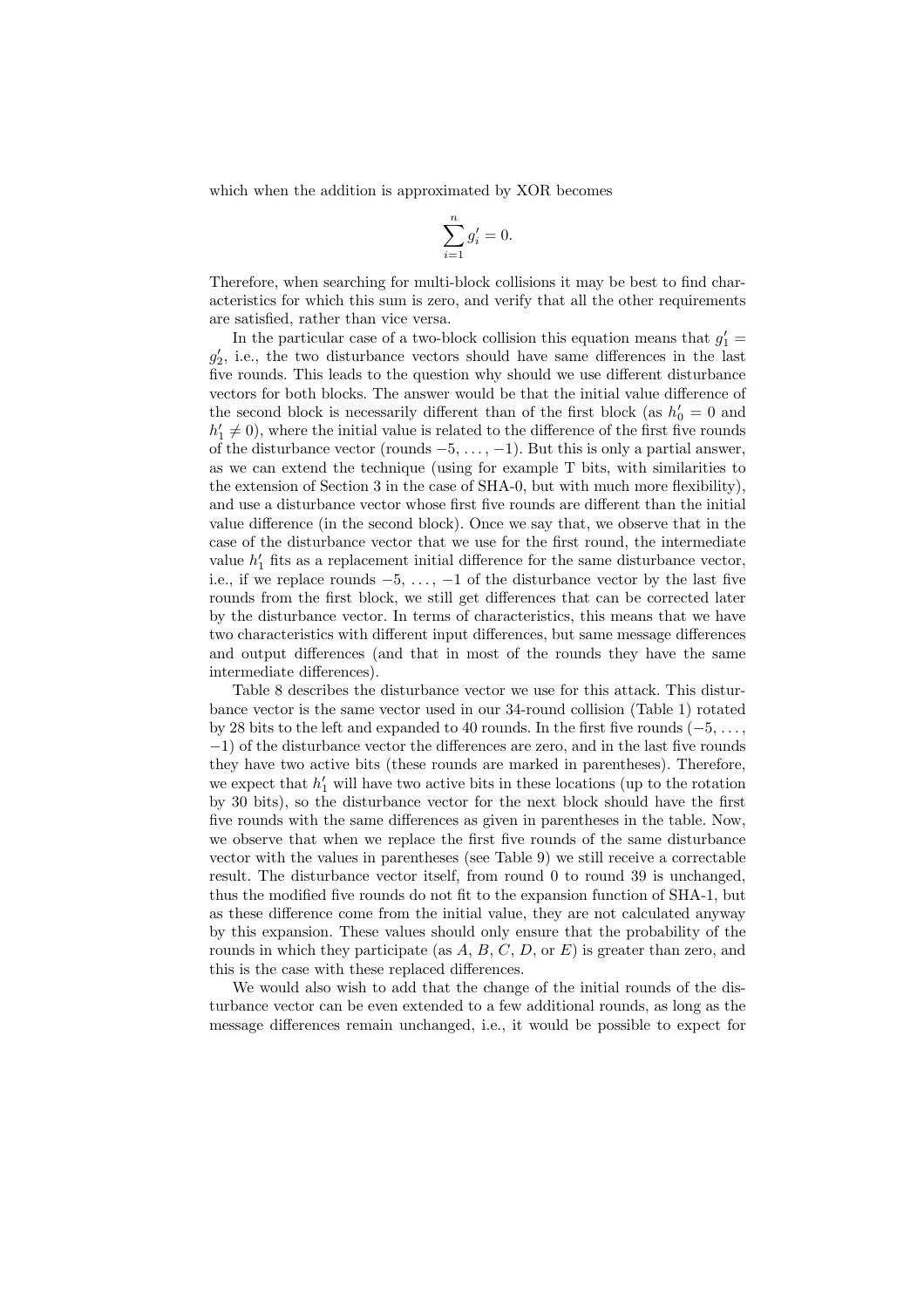| Rnd | D.Vec               | D&C Rnd | D.Vec       | D&C =                | Rnd | D.Vec                  | D&C |
|-----|---------------------|---------|-------------|----------------------|-----|------------------------|-----|
|     | $-500000000$        |         |             | 10 00000000 0C000004 | 25  | 00000000 00000000      |     |
|     | $-400000000$        |         |             | 11 00000000 2C000000 | 26  | 00000000 08000000      |     |
|     | $-300000000$        |         |             | 12 00000000 08000000 | 27  | 00000000 08000000      |     |
|     | $-200000000$        |         | 13 00000000 | 08000000             | 28  | 00000000 00000000      |     |
|     | $-100000000$        |         | 14 20000000 | 28000000             | 29  | 00000000 00000000      |     |
|     | 0 20000000 20000000 |         | 15 00000000 | 00000004             | 30  | 00000000 00000000      |     |
|     | 1 00000000 00000004 |         |             | 16 00000000 20000000 | 31  | 00000000 00000000      |     |
|     | 2 20000000 00000000 |         |             | 17 00000000 08000000 | 32  | 00000000 00000000      |     |
|     | 3 00000000 08000004 |         |             | 18 00000000 08000000 | 33  | 00000000 00000000      |     |
|     | 4 20000000 08000000 |         |             | 19 00000000 08000000 | 34  | 40000000 40000000      |     |
|     | 5 00000000 00000004 |         |             | 20 20000000 20000000 |     | 35 (00000000) 00000008 |     |
|     | 6 30000000 18000000 |         |             | 21 00000000 00000004 |     | 36 (00000000) 40000000 |     |
|     | 7 00000000 00000006 |         |             | 22 20000000 00000000 |     | 37 (80000000) 90000000 |     |
|     | 8 00000000 38000000 |         |             | 23 00000000 08000004 |     | 38 (40000000) 50000010 |     |
|     | 9 20000000 24000000 |         | 24 00000000 | 28000000             |     | 39 (00000000) 90000008 |     |

Table 8. The Disturbance Vector Used for the Two-Blocks Collision of 40-round SHA-1 (in 32-bit hex words)

|         |          | Round First Block Second Block Common |          |
|---------|----------|---------------------------------------|----------|
|         | D.Vec    | D.Vec                                 | D&C      |
| $-5$    | 00000000 | (00000000)                            |          |
| $-4$    | 00000000 | (00000000)                            |          |
| $^{-3}$ | 00000000 | (80000000)                            |          |
| $^{-2}$ | 00000000 | (40000000)                            |          |
| $^{-1}$ | 00000000 | (00000000)                            |          |
| 0       | 20000000 | 20000000                              | 20000000 |
| 1       | 00000000 | 00000000                              | 00000004 |
| 2       | 20000000 | 20000000                              | 00000000 |
| 3       | 00000000 | 00000000                              | 08000004 |
| 4       | 20000000 | 20000000                              | 08000000 |
| 5       | 00000000 | 00000000                              | 00000004 |
| 6       | 30000000 | 30000000                              | 18000000 |
| 7       | 00000000 | 00000000                              | 00000006 |
| 8       | 00000000 | 00000000                              | 38000000 |
| 9       | 20000000 | 20000000                              | 24000000 |
|         |          |                                       |          |

Table 9. The Beginning of Both Blocks of the Disturbance Vector Used for 40-round SHA-1 (in 32-bit hex words)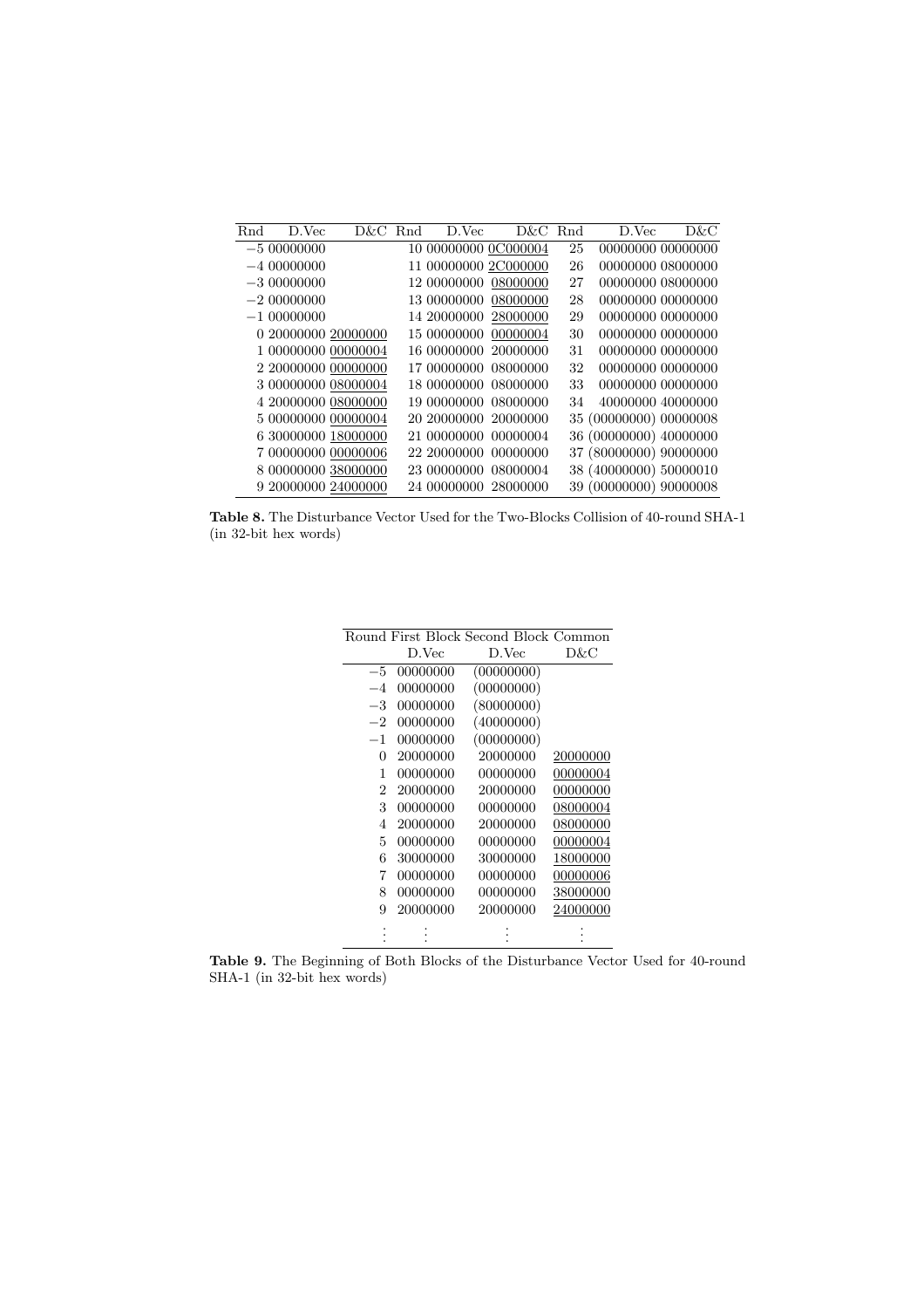| Message 1, block 1:                                                     |  |  |  |  |
|-------------------------------------------------------------------------|--|--|--|--|
| 404B674C B70CB385 D2DDACOD 3A0E9BD3 CA7F1780 7FEFDA17 05E43AF2 444344C2 |  |  |  |  |
| 641A2CB6 86C2CFE6 EBCDEF67 6577E095 1A9CAD10 CFE48484 78639157 B13B759A |  |  |  |  |
| Message 2, block 1:                                                     |  |  |  |  |
| 604B674C B70CB381 D2DDACOD 320E9BD7 C27F1780 7FEFDA13 1DE43AF2 444344C4 |  |  |  |  |
|                                                                         |  |  |  |  |
| Message 1, block 2:                                                     |  |  |  |  |
|                                                                         |  |  |  |  |
| 1A5370F9 822E13EB FB7157EF 6B0919C5 1F3D744B FA4DE198 FBB10C06 FDA3C3E9 |  |  |  |  |
| Message 2, block 2:                                                     |  |  |  |  |
|                                                                         |  |  |  |  |
| 225370F9 A62E13EB F77157EB 470919C5 173D744B F24DE198 D3B10C06 FDA3C3ED |  |  |  |  |

Table 10. The Two-Block Collision of 40-Round SHA-1 (in 32-bit hex words)

different values in round 0 (or even 1) of the disturbance vector when changing the initial five rounds, but without changing the message differences. Also, it is possible to make replacements in the last few rounds. This phenomena is similar to the usual technique of differential cryptanalysis, where iterative characteristics are used with modified first and last rounds, allowing even larger probabilities than in the full iterative case.

The messages of the 40-round collision are presented in Table 10. The output difference  $h'_1$  of the compression function of the first block becomes the input difference entering the second application. These intermediate differences can be corrected by the same message difference that we use in the first block. Thus, by using the same message difference in the second block the difference of the intermediate value is corrected. We expect to get  $g'_2 = h'_1$  (i.e., the differences in the registers after the last round of the compression function are equal to the intermediate value differences), which with probability 1/4 cancels the differences after the final addition of  $h_2 = g_2 + h_1$ .

## 5 Strength of Reduced Versions of SHA-1 with More Rounds

SHA-1 with more than 40 rounds is also vulnerable to the attacks described in this paper. Though all the disturbance vectors that we found have consecutive disturbances in the first 17 rounds, many of them contain correctable consecutive disturbances. We therefore list here two set of results: the first is the results for SHA-1 reduced to fewer rounds, where these rounds are set at the first rounds of SHA-1, i.e., the first 20 rounds use the IF function. This case is denoted later by SHA-1. The second set of results, denoted later by NO-IF, have consecutive disturbances, so if the reduced version starts with 20 IF rounds, the probability of success is reduced to 0, but if the reduced version of SHA-1 starts at a different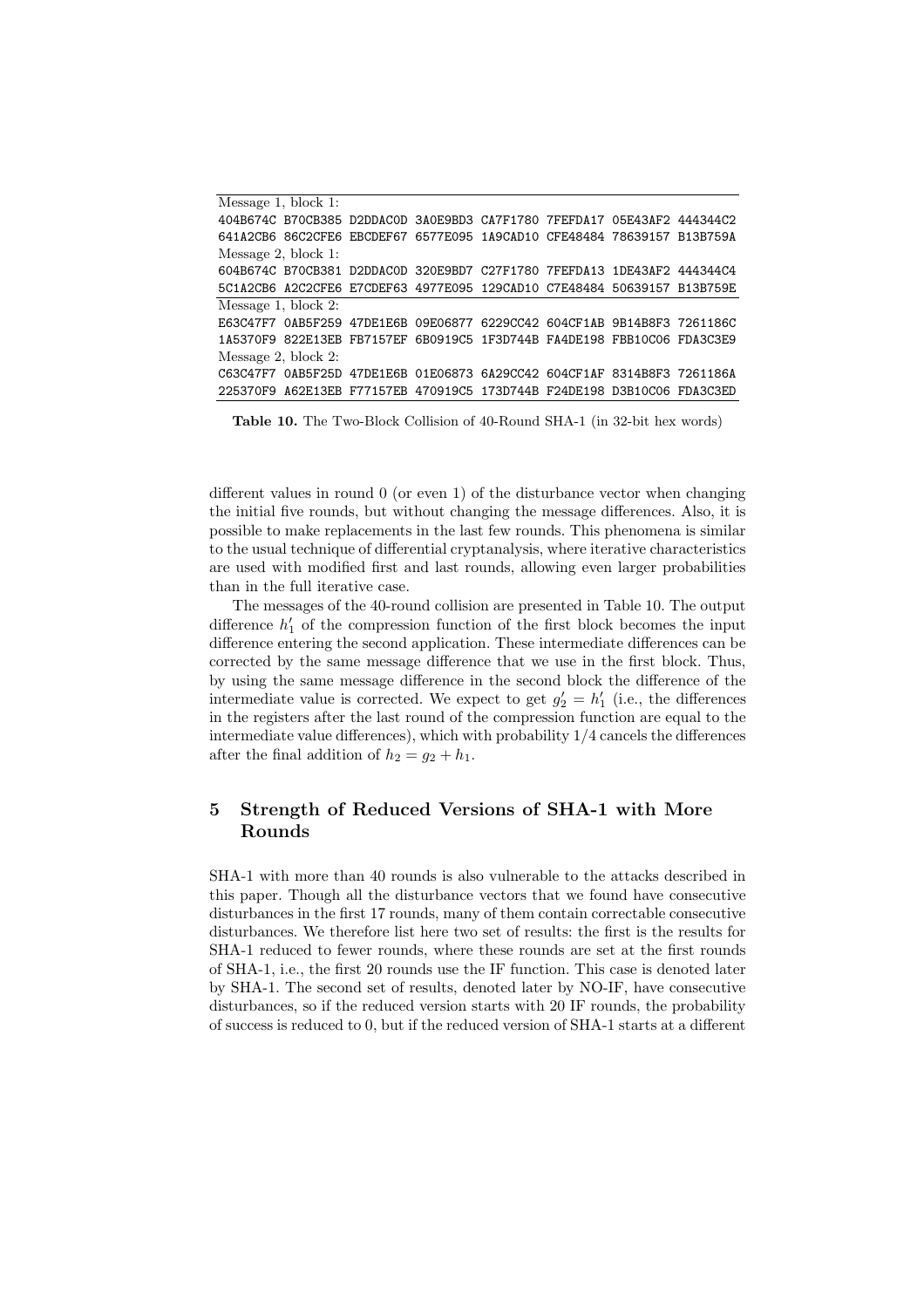| Rounds | $SHA-1$        |     | $NO-IF$        |                |                | Rounds | $SHA-1$ | $NO-IF$        |                  |
|--------|----------------|-----|----------------|----------------|----------------|--------|---------|----------------|------------------|
|        | HW 2B NC       |     |                | $HW 2B$ NC     |                |        |         | HW 2B NC       | $HW 2B$ NC       |
| 34     | $\bf{2}$       |     |                | $\overline{2}$ |                |        | 48      | 28 25<br>-13   | 14 14<br>-13     |
| 35     | $\overline{7}$ | 6   | 3              | 4              | 5              | 3      | 49      | 32 22<br>15    | 14<br>14 14      |
| 36     | 7              | 3   | 3              | 5              | 3              | 3      | 50      | 35 29<br>-16   | -14<br>14 14     |
| 37     | 11             | 9   | 3              | 5              | $\overline{5}$ | 3      | 51      | 38 26<br>19    | -15<br>15 15     |
| 38     | 12             | 7   | 4              | 8              | 6              | 3      | 52      | 42 32<br>19    | 16<br>-16<br>-15 |
| 39     | 12             | 11  | 5              | 8              | 8              | 4      | 53      | 42 32<br>20    | 16<br>-16<br>-16 |
| 40     | 19             | 5   | 5              | 11             | 5              | 5      | 54      | 39<br>42<br>24 | 36 34<br>-16     |
| 41     | 17 14          |     | 6              | 12             | 10             | 6      | 55      | 48<br>27<br>39 | 38<br>16<br>39   |
| 42     | 17 14          |     | $\overline{7}$ | 13 11          |                | 7      | 56      | 28<br>41 39    | 16<br>29<br>41   |
| 43     | 17 15          |     | 8              | 17 13          |                | 7      | 57      | 61 56<br>29    | 42 23<br>17      |
| 44     | 19             | -17 | 9              | 15 15          |                | 8      | 58      | 58 52<br>29    | 42<br>17<br>-17  |
| 45     | 25 16          |     | 10             | 15 15          |                | 10     | 59      | 64 53<br>29    | 17<br>51         |
| 46     | 25 18          |     | 10             | 23 13          |                | 10     | 60      | 45 45          | 29<br>18         |
| 47     | 26             | -23 | 12             | 24             | 21             | 11     | 61      | 45 38          | 30<br>19         |

Table 11. The Hamming Weights of the Best Disturbance Vectors that We Found (Counted from Round 20)

location, the attack is still possible (such as when the reduced version contains the last rounds of SHA-1, rather than the first ones).

Table 11 lists the results for 34 up to 61 rounds. For each number of rounds, and each set of results (SHA-1 or NO-IF) the table lists the Hamming weight of the disturbance vector from rounds 20 and on for three cases: the first, marked by HW, is the Hamming weight of the best disturbance vector predicting a oneblock collision we found. The second, marked by 2B, is the best disturbance vector predicting a two-block collision, and the last, marked by NC is the best disturbance vector predicting a near-collision. Entries that we used to actually find a collision are marked in boldface.

The complexities of the attacks that use the mentioned disturbance vectors can be approximated by  $2^{3HW}$ , where HW is the Hamming weight of the disturbance vector from round 20 and on (i.e., the value in the table). The exact complexity may vary (between  $2^{2HW}$  to  $2^{4HW}$ ) by some factor which depends on the exact functions (IF, MAJ, XOR) used, by the rounds where the disturbances occur, and by a few additional details.

We can thus see that entries with up to about 26 Hamming weight predict a collision with complexity (slightly) faster than the generic birthday attack (as  $2^{3.26} = 2^{78} < 2^{80}$ ). We marked the location of this threshold by underlines. Hamming weights much smaller than 26 predict much more practical complexities, and as can be seen from the table, Hamming weights up to about 10 require only a short computation on a personal computer (all the found collisions marked in boldface were found within a few seconds of computation).

It is especially interesting to see the huge increase of the Hamming weight in the case of NO-IF after 53 rounds, where the Hamming weight of 53 rounds is 16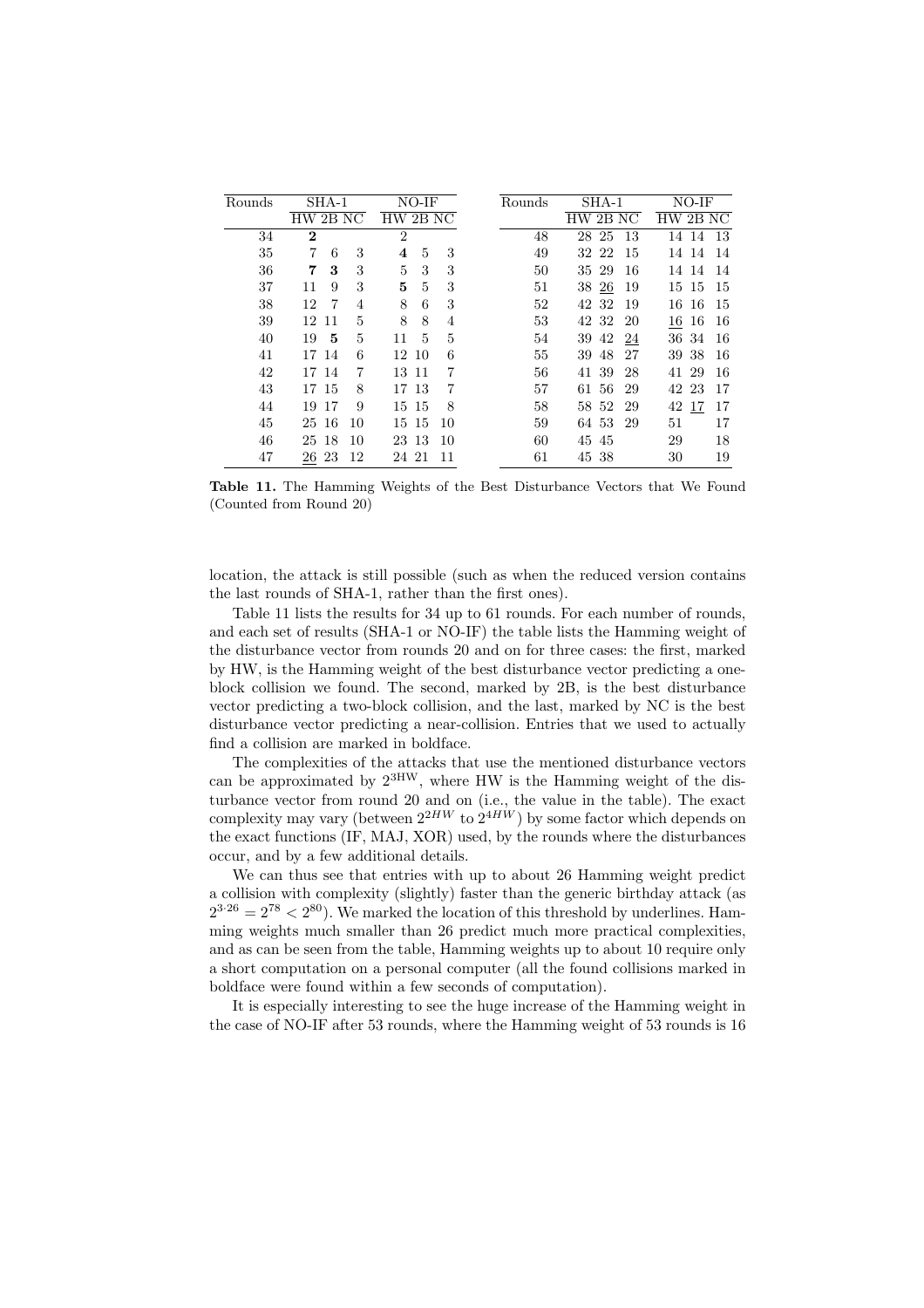and of 54 rounds is 36. Similarly in the two-block attack the Hamming weight is 17 for 58 rounds. Thus, we expect that one-block collisions of 53-round reduced SHA-1 can be found with complexity about  $2^{60}$ , and two-block collisions of 58round SHA-1 can be found with complexity about  $2^{75}$  (this is a more accurate approximation than  $2^{3HW}$  for this case), where the reduction is to the last 53 (respectively 58) rounds of SHA-1, but we have no hope according to the table to find one-block collisions of 54-round reductions. In the case of the first rounds of SHA-1, the maximal number of rounds according to the table is 51 using the two-block technique, but the complexity of this attack would be only marginally faster than the birthday attack (though much easier to parallelize).

We are now working on improvements for further rounds, some of them are by applications of the techniques described in this paper in more complex ways, and some using new ideas. Note that the NC column is a lower bound for any multiple-block attack, thus we see that there is still some hope for the attacker to find better results.

In particular, we succeed to show that the NO-IF figures hold also for the case of the first rounds of SHA-1 (starting with IF rounds) by using different characteristic paths for the first rounds, but leaving the same input, output, and message differences.

### 6 Summary

This paper presents various attacks on reduced versions of SHA-0 and SHA-1 along with various techniques for the analysis of hash functions. These techniques, along with the neutral bit technique and other prior techniques, form a set of tools that enable practical attacks on the full SHA-0, and reduces the complexity of attacking SHA-1 reduced to 58 or fewer rounds to less than the complexity of the birthday attack.

As this work is still in progress, we expect to further improve some of the attacks presented in this paper, and to incorporate several new ideas that may increase the total number of rounds that we can attack, such as three-block attacks and attacks with more than three blocks. In particular, it is possible to use the 53-round and the 58-round attacks on SHA-1 even against the first 53 and 58 rounds.

Finally we observe that a search for one-block near-collisions is easier than search for one-block collisions, as when searching for near-collisions, there is no need to fix the initial value of the compression function, but instead it is possible to fix an intermediate value, and search backwards in the direction of the initial value, and then forward for the output. In such a search, we found that the number of neutral bits is much larger than in the regular case, thus allowing to increase the number of rounds that we get for free from about 20–22 rounds to about 30 rounds, thus decreasing the number of rounds that should be analyzed by the probabilistic stage. Moreover, it is possible to select the 30 rounds to be the 30 consecutive rounds with the lowest probability in the characteristic, thus increasing the probability even further. For example, with such a technique